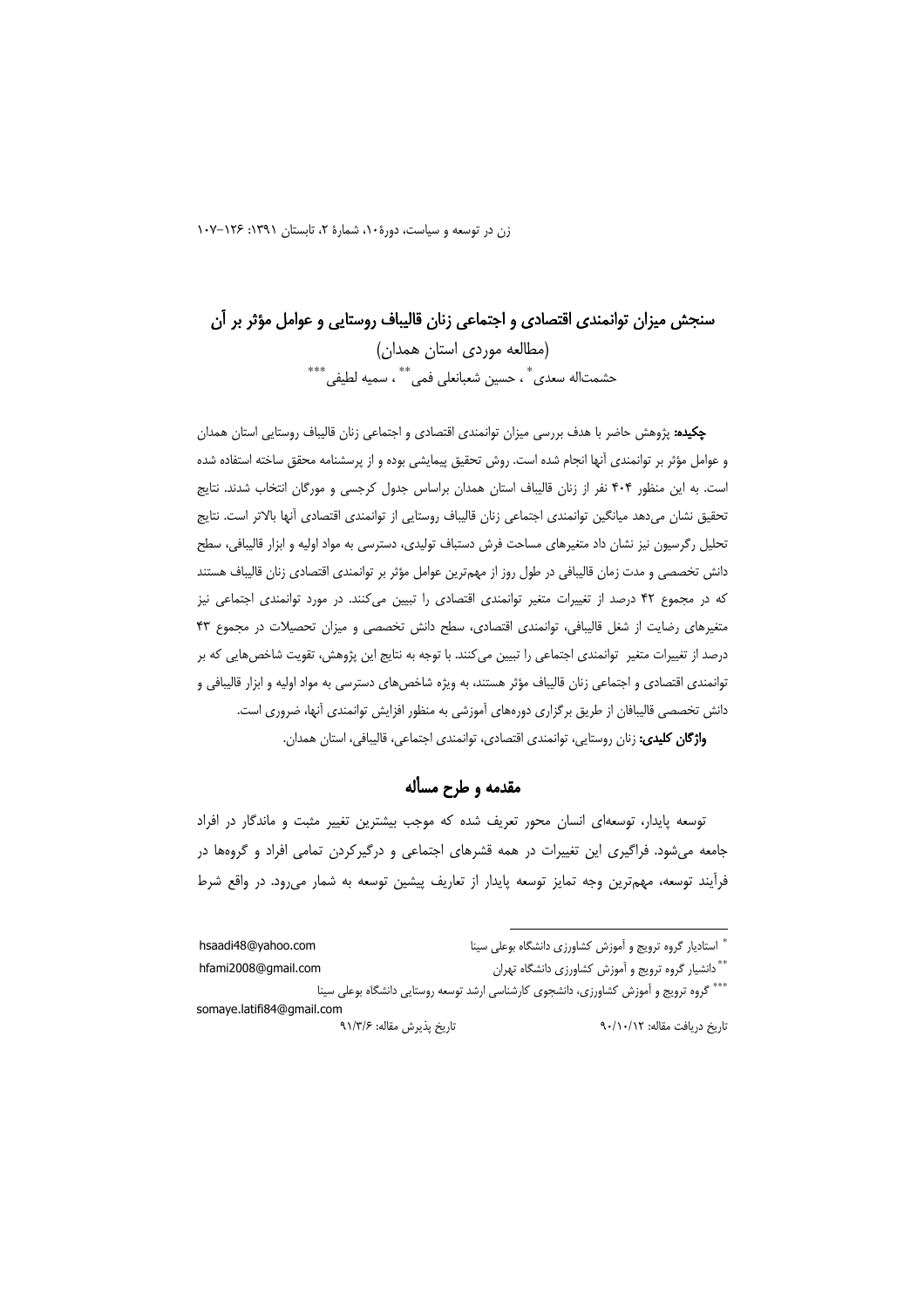تحقق توسعه پایدار حضور و مشارکت واقعی و فعال زنان در کنار مردان در فرآیند توسعه است. اما بی تردید حضور و مشارکت واقعی زنان در گرو توانمندی آنها است و توانمند سازی زنان مقدمهی لازم برای حضور آنها در جریان توسعه است (خلوتی، ۱۳۸۸: ۱۵۴). همچنین در مواجهه با تداوم فقر و برقراری عدالت جنسیتی ضرورت توانمند سازی آنان در ادبیات توسعه و جنسیت مدنظر قرار گرفته است (شکوری و همکاران، ۱۳۸۶: ۱). در این میان شرایط توسعه نیافتگی در فضای روستایی باعث شده است که زنان روستایی به رغم گستردگی مشارکتشان در فعالیتهای روزانه اقتصادی– اجتماعی همواره به عنوان اقشاری آسیب پذیر در برنامههای توسعه روستایی به حساب آیند (علی بیگی و همکاران،۱۳۸۶: ۸۹) و به دلایل فرهنگی و حقوقی، دسترسی و کنترل بسیار محدودی به منابع داشته و درصد بسیار کمی از آنها از خدمات ارائه شده در سطح روستا استفاده کنند (لیپینس و اسچیک ۱۹۹۸،). این در حالی است که زنان در گستره جهانی نقش عمدهای در فعالیتهای اقتصادی دارند، اما فعالیت اقتصادی آنان در کشورهای در حال توسعه و از همه مهمتر در نواحی روستایی این جوامع شکل متفاوتی دارد. این فعالیتها عمدتاً سنتی است و در داخل خانه انجام میشود و جنبه تولیدی داشته و در افزایش درآمد خانوار تأثیر بسزایی دارد (نوری و علی محمدی، ١٣٨٨: ٨٨). مطالعات مختلف حاكي از آن است كه در برخي از نقاط روستايي كه فعاليت هاي زراعي نمی تواند نیاز مالی خانواده را تأمین کند، سهم عمدهای از درآمد خانواده از طریق صنایع دستی و به ویژه بافت فرش دستباف تأمین میشود و بیش از ۹۰ درصد این گونه فعالیتها به وسیله زنان و دختران روستایی انجام میشود (هاشمی، ۱۳۷۴: ۱۸۰).

خوداشتغالی زنان از طریق گسترش صنایع دستی در روستاها تا حد زیادی در ارتقاء نقش اقتصادی– اجتماعی زنان روستایی مؤثر بوده و شرایط مناسبی را به لحاظ اقتصادی و اجتماعی برای آنها فراهم می کند (هاشمی، ۱۳۷۴: ۱۸۰). بنابراین میبایست آنها در زمینههای مختلف توانمند شوند تا از این طریق بتوانند نقش خود را در جامعه بیشتر نمایان کنند. توانمندسازی زنان با کیفیت زندگی و مسایل اساسی حقوق بشر در ارتباط است (جکسون '، ۲۰۱۰). با وجود نقش با اهمیت زنان روستایی در تولید فرش دستباف و اقتصاد خانوار روستایی، کمتر مطالعهای در خصوص توانمندی اقتصادی و اجتماعی این قشر از جامعه انجام شده و به نوعی این گروه از زنان به فراموشی سپرده شدهاند، لذا ضرورت دارد به توانمندی اقتصادی و اجتماعی

<sup>&</sup>lt;sup>1</sup>. Lipiens and Schick  $2 \nJacksquare$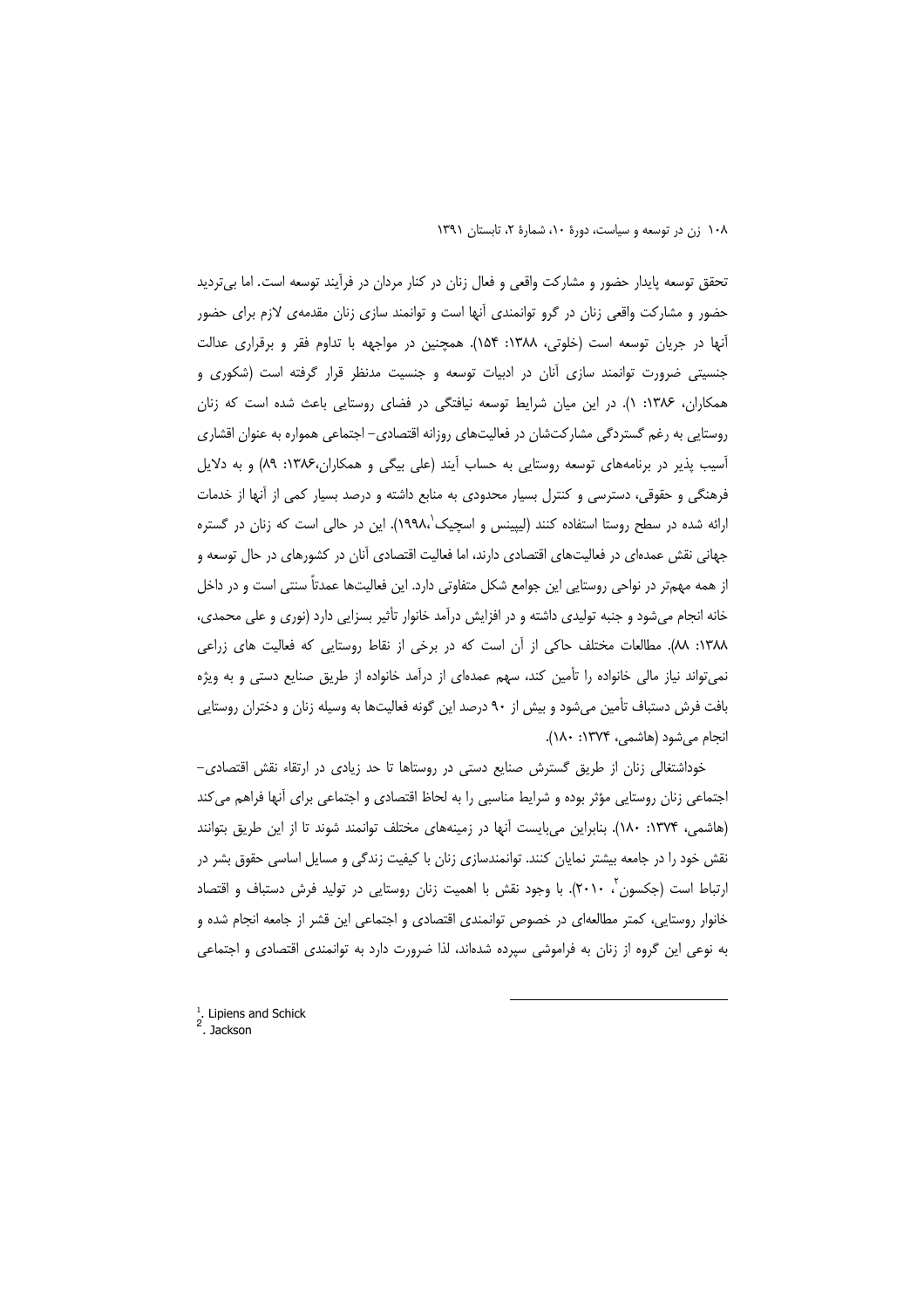زنان قالیباف روستایی به عنوان مهمترین تولید کنندگان فرش دستباف بیشتر توجه شود. به عبارتی بررسی وضعیت توانمندی زنان قالیباف روستایی، به منظور دستیابی به الگوی مناسب توانمندی آنها به عنوان پایههای اصلی تولید فرش دستباف در کشور، از ضرورتهای اساسی است و عدم آشنایی با میزان و عوامل مؤثر بر توانمندی أنها از موانع اساسی در جهت بهبود وضعیت زنان قالیباف و به تبع أن بهبود وضعیت صنعت فرش دستباف کشور می باشد. بنابراین هدف پژوهش حاضر بررسی میزان توانمندی اقتصادی و اجتماعی زنان قالیباف روستایی و عوامل مؤثر بر آن میباشد تا با آگاهی از میزان توانمندی آنها و بررسی عواملی که زمینهساز توانمندی آنها است، راهکارهایی در جهت بهبود وضعیت این قشر از جامعه ارائه شود و انگیزه لازم در آنها جهت ادامه فعالیت در این صنعت به وجود آید.

#### مبانی نظری تحقیق

امروزه در رویکردهای توسعه، به جای توجه به افزایش شاخصهای رشد اقتصادی، به افزایش فرصتهای عمومی و نقش آفرینی گروههای مختلف اجتماع توجه می شود و توسعه پایدار یک اجتماع حاصل مشارکت همه اقشار میباشد، البته این مشارکت نیز در گرو توجه به نیازها و مسائل اقشار مختلف جامعه و به طور کلی توجه به توانمندی آنهاست (سانی۲۰۰۶۰ ؛ چانت ً، ۱۹۹۷). در واقع ارزشهای اصلی توسعه پایدار را باید در ارتقای کیفیت زندگی، یعنی توانمندسازی زنان و مردان در تأمین نیازهای اساسی، تلاش در جهت رفع اختلاف طبقاتی در جوامع، رشد آگاهی عمومی، اعتماد به نفس و اعتقاد عامه مردم به اهداف توسعه و حفظ امنیت و آزادگی جستجو کرد (رحیمیان،۱۳۸۶). در این میان ِ نظریه و رویکرد توانمندسازی زنان برخاسته از طرح موضوعاتی همچون توسعه انسانی و عدالت جنسیتی است و از طریق مفاهیمی نظیر انتخاب، قدرت کنترل بر زندگی خود و منابع، توانایی تصمیمگیری و دارابودن مهارتهای زندگی و به طور کلی، از طریق اثرگذاری بر آنچه در زندگی فردی و خانوادگی اهمیت دارد، تبیین و تعریف میشود که نتیجه آن، بهبود کیفیت زندگی است (مالهاترا"۲۰۰۲: چانت"، ۲۰۰۳: ۱۳). توانمندسازی زنان فرآیندی پویاست که توانایی زنان را برای تغییر ساختارها و ایدئولوژیهایی که آنها را در موقعیت فرودستی نگهداشته است، در بر

 $<sup>1</sup>$ . Sanni</sup>  $2$ . Chant  $3.$  Malhotra  $4.$  Chant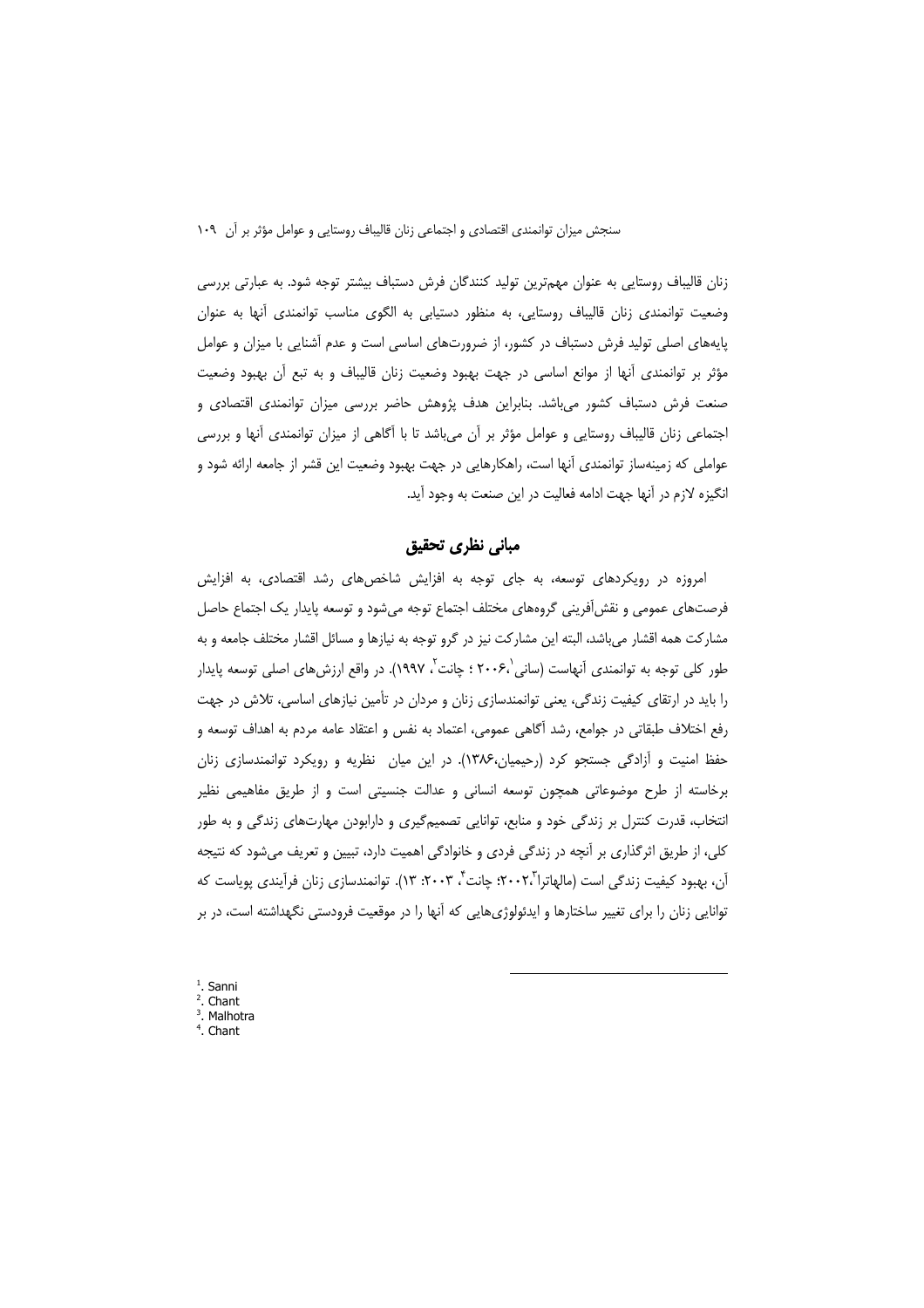١١٠ زن در توسعه و سياست، دورة ١٠، شمارة ٢، تابستان ١٣٩١

می گیرد. این فرآیند زنان را در دستیابی بیشتر به منابع و کنترل بر زندگی کمک می کند، موجب احساس استقلال و اعتماد به نفس بیشتر آنها میشود و عزت نفس آنها را افزایش میدهد (اوگومبه ٰ، ۲۰۰۱: ۱۳). سریلاتا باتلیوالا ٔ، توانمندی زنان را به این صورت تعریف می کند: توانایی زنان برای به دست آوردن آگاهی و کنترل کردن نیروهای شخصی، اجتماعی، اقتصادی و سیاسی با هدف اقدام برای بهبود زندگی شان (منون ۲۰۰۳٬ ۲۰). کلر و ام بی وو (۱۹۹۱) نیز توانمندی زنان را فرآیندی میدانند که زنان طی آن برای سازماندهی خود توانمند می شوند، اعتماد به نفس خود را افزایش میدهند و از حقوق خود برای انتخاب مستقل و کنترل بر منابع که منجر به از بین رفتن جایگاه فرودستی آنها میشود، دفاع میکنند (خلوتی، ۱۳۸۸: ۱۵۸). کبیر<sup>ه</sup> (۲۰۰۰) معتقد است که توانمندسازی به پیشرفت توانایی افراد در اتخاذ تصمیمات راهبردی زندگی اطلاق می شود، در حالی که همین افراد در گذشته از داشتن این توانایی محروم بودهاند. با توجه به مباحث مطرح شده توانمندی حاوی سه عنصر یا مفهوم مشترک در غالب تعاریف و مفاهیم است. نخستین عنصر، منابع است که شامل متغیرهایی مانند آموزش و اشتغال میباشد که از عوامل تسهیل کننده توانمندسازی به شمار می آید (کبیر، ۲۰۰۲). دومین عنصر عاملیت است، یعنی اینکه زنان را نباید فقط به عنوان دریافت کنندگان خدمات در نظر گرفت، بلکه خود زنان باید به عنوان بازیگران اصلی در فرآیند تغییر به ویژه در تدوین انتخابهای مهم زندگی و کنترل بر منابع و تصمیماتی که تأثیر مهمی در زندگی ایشان دارند، در نظر گرفته شوند. سومین عنصر دستاوردها یا پیامدهاست که در اثر فرآیند توانمندسازی ایجاد میشود (شکوری و همکاران،۱۳۸۶: ۵).

توانمندسازی موضوعی است چند بعدی که میتواند در ابعاد مختلف تحقق یابد. پروین (۲۰۰۷)، توانمندسازی زنان را وابسته به دامنهای از عوامل میداند که ابعاد روانی، اقتصادی، اجتماعی و سیاسی را شامل میشود. همچنین مالهاترا ۲۰۰۳)، شش بعد اقتصادی، اجتماعی، فرهنگی، خانوادگی، سیاسی، روانی، روانی، قانونی و حقوقی، را در توانمندسازی زنان مد نظر قرار میدهد. ارتقاء توانمندی زنان در ابعاد مختلف اقتصادی و اجتماعی یک شرط لازم برای توسعه پایدار است. این امر در نواحی روستایی که زنان از دیرباز و

<sup>1</sup>. Ugbomeh <sup>2</sup>. Srilatha Batliwala <sup>3</sup>. Menon <sup>4</sup>. Keller & Mbwewe Kabeer <sup>6</sup>. Malhotra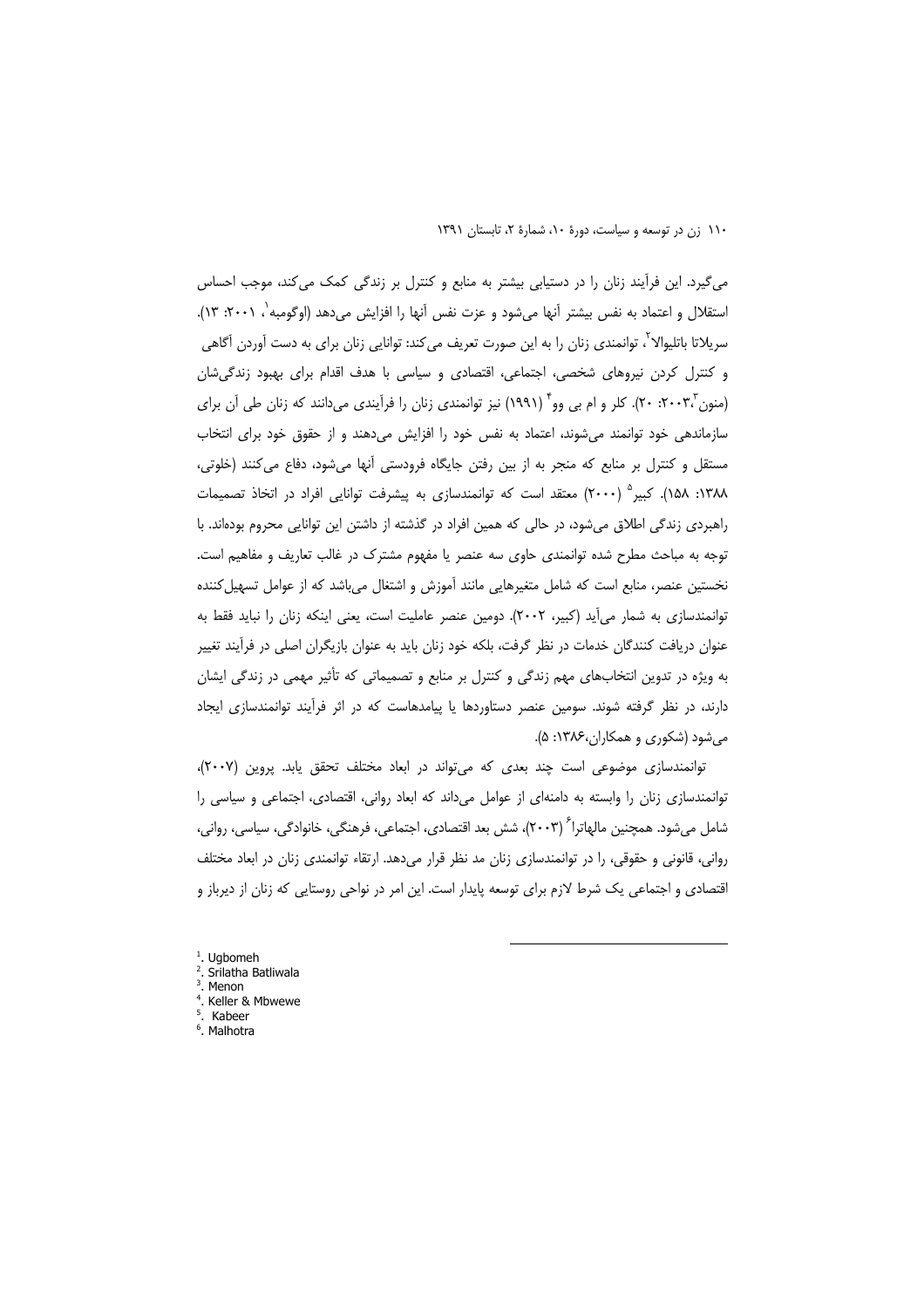بطور سنتی در کارهای اقتصادی خانواده مشارکت داشتهاند، از ضرورت بیشتری برخوردار است. به طوری که در حال حاضر توانمندسازی زنان روستایی در ابعاد مختلف یکی از موضوعات محوری در فرآیند توسعه برای بسیاری از کشورها است. فعالیتهای اقتصادی زنان روستایی نقش مؤثری در اقتصاد مناطق روستایی دارد. تولید صنایع دستی به ویژه فرش دستباف یکی از این فعالیتها است که در اکثر مناطق روستایی ایران از گذشتههای دور رواج داشته است. به طوری که هاشمی (۱۳۷۴) معتقد است که کسب درآمد از طریق تولید صنایع دستی به وسیله زنان روستایی، سبب ارتقاء مقام و منزلت آنها شده و این نگرش که زنان عناصری غیر فعال هستند که فقط وظیفه خانه داری را به عهده دارند به مرور از اذهان زدوده خواهد شد.

#### مروری بر مطالعات پیشین

در خصوص عوامل مؤثر بر توانمندی زنان، مطالعه کتابی و همکاران (۱۳۸۲) نشان داد که افزایش سطح تحصیلات، دسترسی به منابع مالی، بهبود وضع سلامت، برخورداری از حق مالکیت قانونی، رفع تبعیض از بازار کار و حذف باورهای سنتی جامعه در خصوص اشتغال زنان از عوامل مؤثر بر فرآیند توانمندسازی زنان هستند.کلانتری و همکاران (۱۳۸۹) نیز مهمترین مؤلفههای تأثیرگذار بر توانمندسازی اقتصادی زنان را مشاركت اقتصادي، انسجام خانوادگي و آگاهي اجتماعي عنوان كردهاند. مرادي (١٣٨٩) نيز طي مطالعهاي نشان داد که سطح تحصیلات و وضعیت تأهل با توانمندی زنان مورد مطالعه ارتباط معنادار و قابل تاملی نداشته است. اما امکانات و تجهیزات قالیبافی و مکان ارائه شده به افراد برای قالیبافی، توانسته بر توانمندی زنان و دختران روستایی تأثیر مثبت داشته باشد.

شکوری و همکاران (۱۳۸۶) در مطالعه خود، توانمندی اقتصادی را با متغیرهای کسب یا افزایش درآمد، توانایی بازپرداخت وام و قدرت پسانداز کردن و توانمندی اجتماعی را با متغیرهای تغییر نگرش نسبت به نقش زنان، مشارکت در امور اجتماعی، جمعگرایی و تمایل به حضور در فضاهای عمومی سنجیدهاند و به این نتیجه رسیدهاند که بالاترین میزان توانمندی در بعد روانی و پایینترین میزان در بعد اقتصادی است. همچنین بین وام خوداشتغالی و خدمات آموزشی دریافت شده و توانمندی کلی زنان رابطه معنیدار و مثبت وجود دارد. نتایج پژوهش ساعی(رسی و ولی پور (۱۳۸۸) نیز نشان دادکه تحصیلات و عامل اقتصادی نقش کلیدی در توانمندسازی زنان دارد. سروش مهر و همکاران (۱۳۸۹) طی مطالعهای به این نتیجه رسیدند که تحصیلات همسر، اعتماد به نفس، میزان پس انداز، مهارتهای اقتصادی زنان، مشارکت اقتصادی و تحرک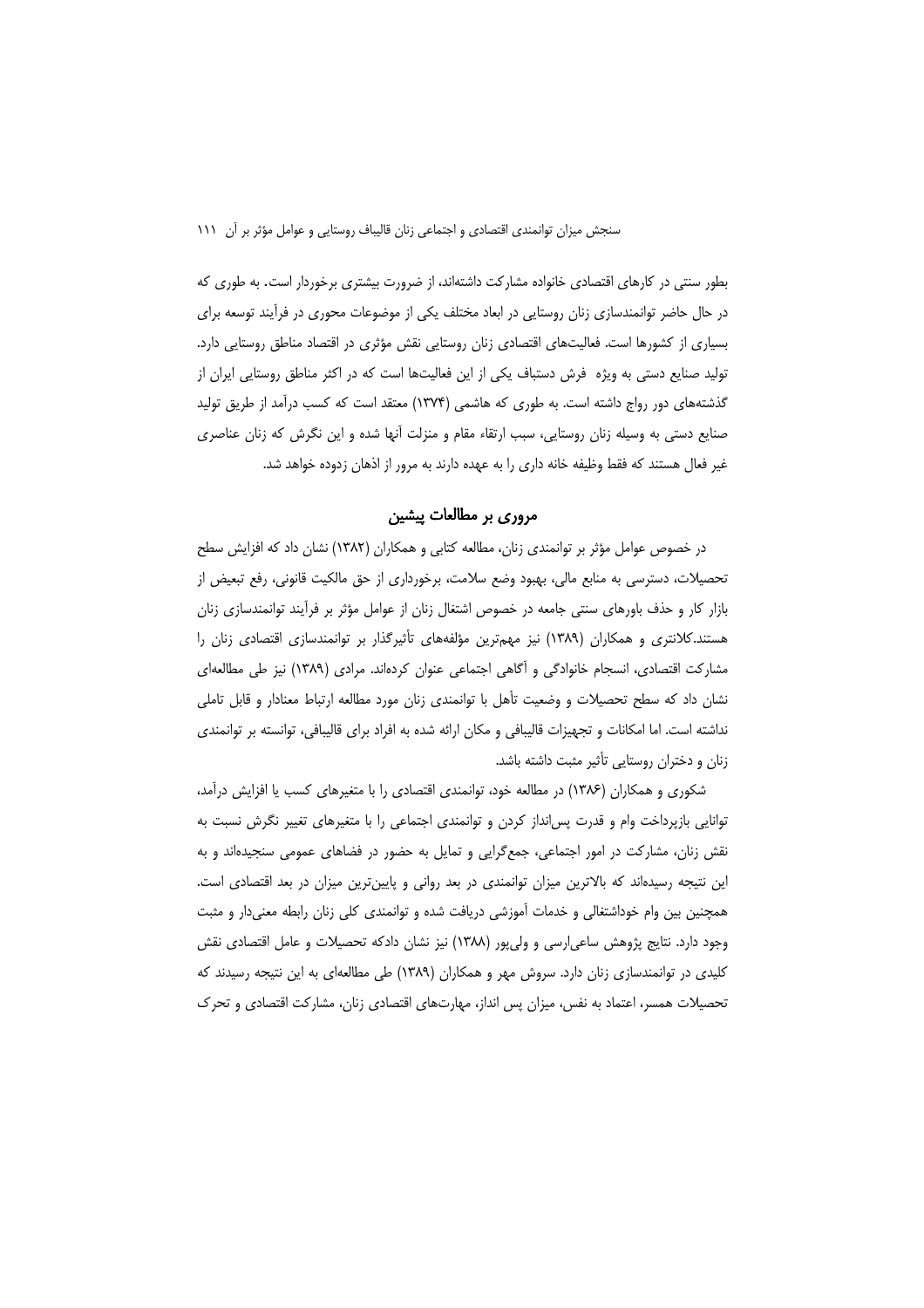اجتماعی اثر مثبت و معنی داری در سطوح مختلف، بر احتمال بهبود پایگاه اقتصادی– اجتماعی زنان روستایی داشتهاند.

خلوتی (۱۳۸۸) نیز طی مطالعهای نشان داد که میزان توانمندی زنان خانهدار در ایران پایین است. نتایج تحلیل رگرسیون چند متغیره نیز بیانگر این بود که براساس ضریب تعیین تعدیل شده، ۸۸ درصد تغییرات میزان توانمندی زنان خانهدار را هشت متغیر عزت نفس، خود کارآمدی، توانایی بیان آرزوها و علایق و جامه یعمل پوشاندن به آنها حتی زمانی که عرف و جامعه آن را نمی پذیرد و به چالش کشیدن شرایط موجود، أگاهي از عوامل ناتواني و مقابله با آنها به صورت گروهي، توانايي تصميمگيري در حوزههاي مهم و راهبردی زندگی، دسترسی به منابع مالی و مشارکت در حوزههای اجتماعی و سیاسی تبیین می کنند.

بررسی و تحلیل ادبیات نظری تحقیق حاکی از آن است که تحقیقات زیادی در زمینه توانمندی زنان و عوامل مؤثر بر آن انجام شده است اما در خصوص توانمندسازي زنان روستايي به ويژه زنان قاليباف، با وجود نقش با اهمیتی که در اقتصاد روستایی و در اقتصاد ملی دارند، مطالعهای انجام نشده است، لذا مطالعه حاضر درصدد است با بررسی میزان توانمندی اقتصادی و اجتماعی زنان قالیباف روستایی و عوامل مؤثر برآن، به ارائه راهکارهای مناسب به منظور بهبود وضعیت اقتصادی– اجتماعی این گروه از زنان جامعه روستایی بپردازد.

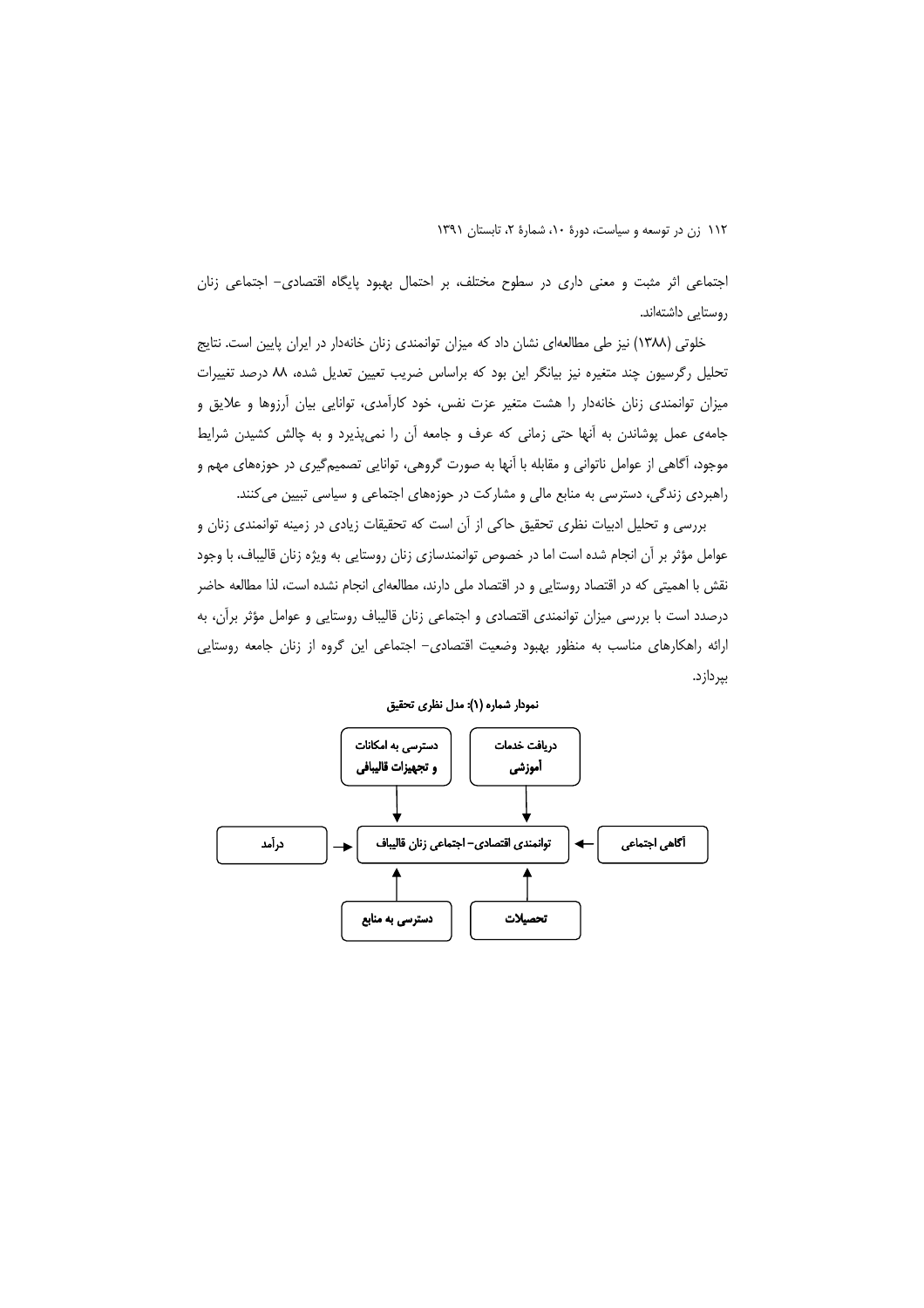#### سنجش توانمندي اقتصادي– اجتماعي زنان قاليباف

بررسی مطالعات انجام شده در خصوص توانمندی اقتصادی و اجتماعی نشان میدهد که محققان در تحقیقات خود از شاخص های مختلفی جهت سنجش توانمندی استفاده کردهاند. مارموت ۲۰۰۴) توانمندی اقتصادی و اجتماعی را شاخصی ترکیبی میداند که موقعیت اجتماعی و اقتصادی فرد در جامعه را نشان میدهد. شاخصهایی که جهت سنجش توانمندی در ابعاد اقتصادی و اجتماعی مورد استفاده قرار می گیرد در مطالعات مختلف بسته به نوع هدف تحقیق متفاوت هستند، به طوری که فرجی سبکبار و همکاران (۱۳۸۸) به منظور بررسی میزان توانمندی زنان در ابعاد اقتصادی و اجتماعی شاخصهای کسب یا افزایش درآمد، توانایی بازپرداخت وام، قدرت پس انداز کردن، مشارکت اجتماعی و استقلال فکری را مورد استفاده قرار دادهاند، در حالی که محمدی (۱۳۸۷) جهت سنجش توانمندی زنان سرپرست خانوار، پنج متغیر رفاه، دسترسی به منابع، آگاهی، مشارکت و کنترل (قدرت تصمیمگیری) را شناسایی و میزان آن را در جامعه مورد مطالعه اندازهگیری کرده است. سروش مهر و همکاران (۱۳۸۹) پایگاه اقتصادی– اجتماعی زنان روستایی را براساس داشتن شغل درآمدزا، میزان درآمد، سطح تحصیلات و میزان تملک داراییها سنجیدهاند. شادی طلب (۱۳۸۳) توانمندی اجتماعی را با متغیرهای تغییر نگرش نسبت به زنان، مشارکت در امور اجتماعی، جمع گرایی و تمایل به حضور در فضاهای عمومی تعریف کرده است. بانک جهانی نیز مدل توانمندسازی اجتماع محور را پیشنهاد و به اجرا گذاشته است، که در این مدل، مشارکت اجتماعی همه جانبه و تغییر اوضاع اجتماعی و نظام های اقتصادی هدف قرار گرفته است (نلسون '، ۱۹۹۵). شکوری و همکاران (۱۳۸۶) توانمندی اقتصادی را با متغیرهای کسب یا افزایش درآمد، توانایی بازپرداخت وام، قدرت پس انداز کردن سنجيده است.

با توجه به مباحث فوق و همچنین با توجه به هدف پژوهش که بررسی توانمندی اقتصادی و اجتماعی زنان قالیباف روستایی به صورت خاص میباشد، سعی شده از شاخصهایی که به نوعی به حرفه قالیبافی مربوط میشود، استفاده شود. بنابراین به منظور سنجش توانمندی اقتصادی زنان قالیباف، شاخصهای درآمد حاصل از قالیبافی، میزان تولید و دسترسی به تسهیلات قالیبافی مورد سنجش قرار گرفته و به منظور

 $<sup>1</sup>$ . Marmot</sup> <sup>2</sup>. Nelson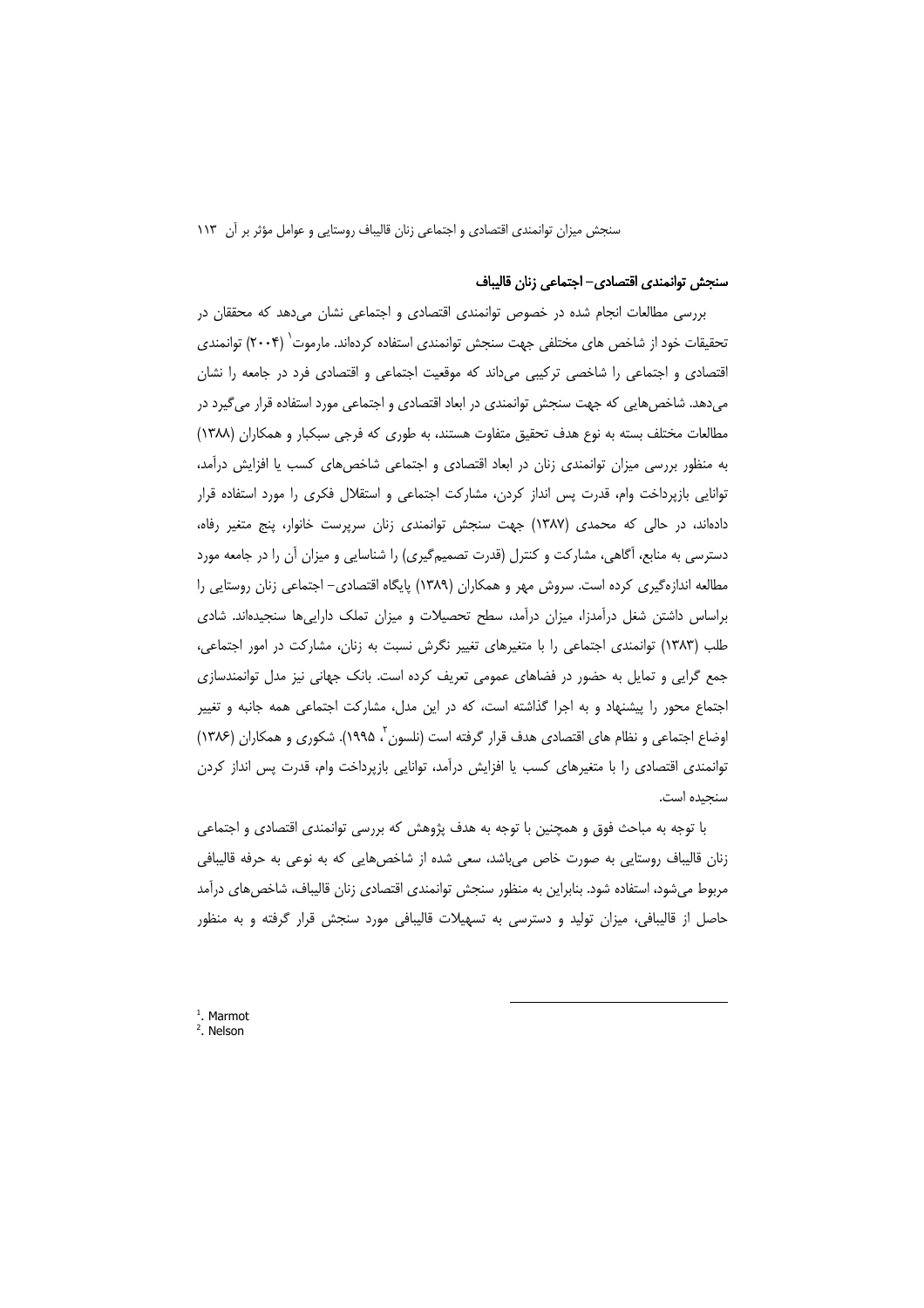سنجش توانمندي اجتماعي أنها، شاخصهاي تعامل و ارتباط اجتماعي، مشاركت اجتماعي و أگاهي اجتماعي زنان قالیباف مورد مطالعه قرار گرفته است که در جدول شماره (۱) به صورت جزئی ذکر گردیده است.

| معرفها                                                                | مؤلفه                  | ابعاد شاخص<br>توانمندى |
|-----------------------------------------------------------------------|------------------------|------------------------|
| درآمد حاصل از قالیبافی در طول یک سال (١٣٨٩)                           | درآمد حاصل از قاليبافي |                        |
| میزان تولید فرش دستباف در طول یک سال (١٣٨٩)                           | ميزان توليد فرش دستباف | توانمندى               |
| میزان دسترسی به وام و تسهیلات قالیبافی، رضایت از مبلغ اقساط           | دسترسی به وام و        | اقتصادي                |
| پرداختی، رضایت از مبلغ وام دریافتی، کافی بودن مبلغ وام برای فعالیت    | تسهيلات قاليبافي       |                        |
| قاليبافي، رضايت از زمان و نحوه باز پرداخت اقساط.                      |                        |                        |
| آگاهی از حمایتهای دولت از قالیبافان، آگاهی از طرحها و نقشههای بازار   |                        |                        |
| پسند،أگاهی از وضعیت بازار فرش دستباف، أگاهی از مشکلات صنعت            | آگاهی اجتماعی          |                        |
| فرش دستباف، آگاهی از تکنولوژیهای جدید قالیبافی.                       |                        |                        |
| میزان تعامل و همکاری با قالیبافان آشنا، میزان ارتباط با کارشناسان فرش |                        |                        |
| دستباف، میزان ارتباط با تشکل های فرش دستباف، میزان ارتباط با ادراه    | تعامل اجتماعي          | توانمندى               |
| فرش سازمان بازرگانی.                                                  |                        | اجتماعى                |
| میزان کمک به بافت فرش قالیبافان دیگر، میزان شرکت در کلاس های          |                        |                        |
| آموزشی، قرض دادن مواد اولیه وابزار قالیبافی به قالیبافان، میزان تمایل |                        |                        |
| به عضویت در تشکل های فرش، میزان شرکت در نمایشگاهها و جشنواره          | مشاركت اجتماعي         |                        |
| های فرش، برگزاری جلسه بر حل مسائل و مشکلات.                           |                        |                        |

جدول شماره (۱): شاخصها و متغیرهای مورد مطالعه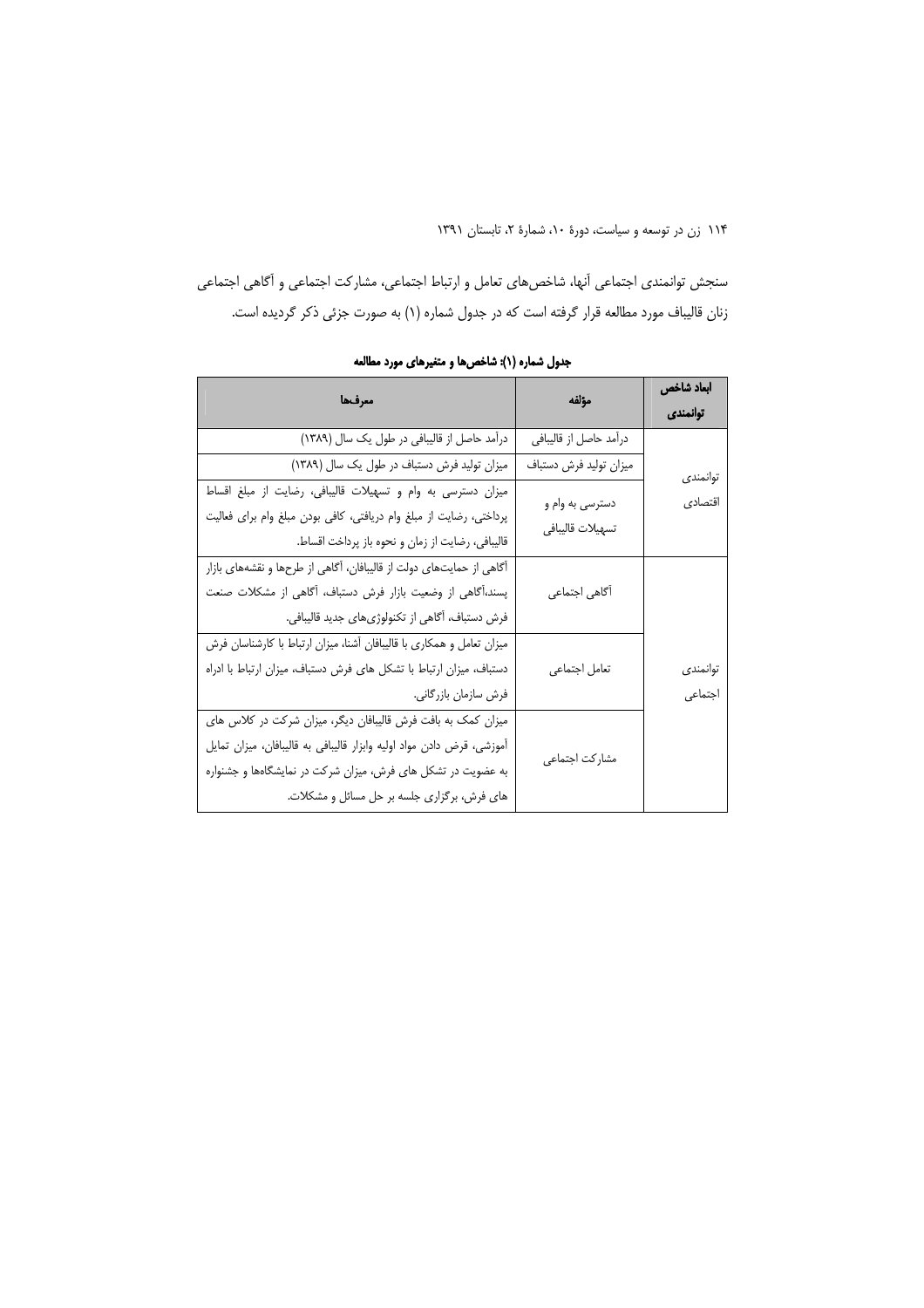## فرضيات تحقيق

براساس اهداف، مبانی نظری و مدل تحلیلی، فرضیههای تحقیق به شرح زیر تدوین وتنظیم شدهاند: – به نظر می رسد بین دانش تخصصی زنان قالیباف و توانمندی اجتماعی آنها رابطه مثبت و معنیدار وجود دار د.

– به نظر می رسد بین تحصیلات زنان قالیباف و توانمندی اجتماعی آنها رابطه مثبت و معنی دار وجود دارد. – به نظر می رسد بین رضایت شغلی زنان قالیباف و توانمندی اجتماعی آنها رابطه مثبت و معنی دار وجود دار د.

- به نظر می رسد بین دسترسی زنان قالیباف به امکانات و تجهیزات قالیبافی و توانمندی اقتصادی آنها رابطه مثبت و معنى دار وجود دارد.
- به نظر می رسد بین مدت زمان قالیبافی در طول روز و توانمندی اقتصادی زنان قالیباف رابطه مثبت و معنىدار وجود دارد.

– به نظر می رسد بین توانمندی اقتصادی زنان قالیباف و توانمندی اجتماعی آنها رابطه مثبت و معنیدار وجود دارد.

# روش شناسي تحقيق

پژوهش حاضر به صورت پیمایشی، به بررسی میزان توانمندی اقتصادی و اجتماعی زنان قالیباف استان همدان و عوامل مؤثر بر آن پرداخته است. به منظور سنجش دقیق تر توانمندی زنان قالیباف از روش ("ISDM) جهت طبقه بندی و امتیازدهی به هریک از شاخص۵ها استفاده شده است و سپس با حاصل جمع امتیازها، میزان توانمندی اقتصادی و اجتماعی قالیبافان در حد کم، متوسط، زیاد و خیلی زیاد ارزیابی شده است. این گروبندی براساس میانگین و انحراف معیار با استفاده از فرمولهای زیر بدست آمده است (صدیقی،  $.(\forall x \wedge \cdot$ 

Min  $<$  A  $<$  Mean  $-$  Sd  $A = \infty$ Mean  $-$  Sd  $<$  B  $<$  Mean  $B =$ متوسط Mean  $< C <$  Mean  $+$  Sd  $C = 5$ زياد Mean  $+$  Sd  $<$  D  $<$  Max  $D = 1$ خىلى زىاد

<sup>1</sup>. Interval of Standard Deviation from the Mean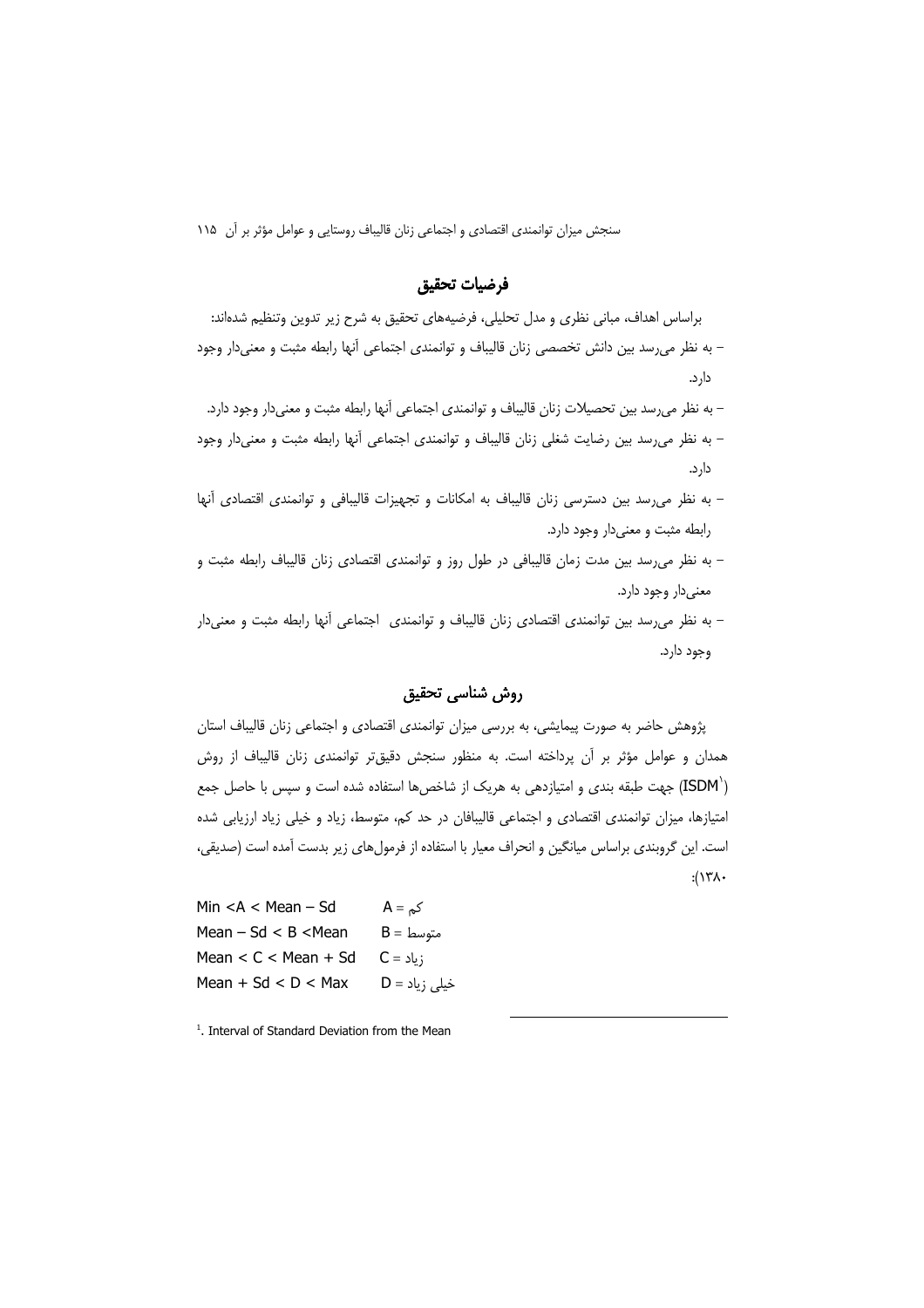جامعه آماری این پژوهش را زنان قالیباف فعال استان همدان تشکیل می دهند (N=۴۵۰۰۰) که بر مبنای جدول کرجسی و مورگان، ۴۰۴ نفر از آنها به صورت تصادفی به عنوان نمونه انتحاب شدند. روش نمونهگیری به صورت طبقهای دو مرحلهای است و نمونهها به صورت متناسب انتخاب شدهاند. این روش نمونه گیری، زمانی استفاده میشود که جامعه از طبقات مختلفی تشکیل شده و واریانس بین طبقات، بالا اما در داخل طبقات، کم است. در این مطالعه با توجه به وضعیت قالیبافی مناطق مختلف استان، هر شهرستان به عنوان یک طبقه مطرح شده است. در داخل طبقات نیز افراد مورد مطالعه متناسب با حجم نمونهها انتخاب شدهاند. گردآوری دادههای تحقیق از طریق پرسشنامه انجام شدکه با توجه به وضعیت سواد افراد جامعه مورد بررسی در کنار پرسشنامه از روش مصاحبه نیز استفاده شده است. روایی صوری پرسشنامه به وسیله متخصصان مورد تأیید قرار گرفت. به منظور بررسی پایایی ابزار تحقیق نیز ۳۰ پرسشنامه در بین زنان قالیباف شهرستانهای یاد شده توزیع و تکمیل شد و با محاسبه ضریب آلفای کرونباخ (۰/۸۱)، قابلیت اعتماد پرسشنامه نیز تأیید شد. تجزیه و تحلیل دادههای جمعآوری شده با استفاده از نرم افزار spss16 و با بهرهگیری از روشهای آماری مناسب صورت گرفت. در این پژوهش به منظور تعیین عوامل مؤثر بر توانمندی اقتصادی و اجتماعی زنان قالیباف، از تحلیل رگرسیون چند متغیره استفاده شده است.

#### نتايج تحقيق

#### نتايج توصيفى

نتايج بدست آمده نشان داد كه سن قاليبافان مورد مطالعه بين ١٣ تا ٧٠ سال متغير است (ميانگين ۴۰/۴۳، انحراف معیار ۱۰/۵۲). سابقه قالیبافی افراد مورد مطالعه بین ۱ تا ۵۲ سال متغیر بوده و میانگین سابقه قالیبافی آنها در حدود ۲۱ سال با انحراف معیار ۱۳ سال میباشد. همچنین نتایج بدست آمده بیانگر آن است که هر قالیباف به طور متوسط روزانه در حدود ۵ ساعت به کار قالیبافی مشغول است.

| بيشينه | كمينه | انحراف معيار             | ميانگين         | <b>ویژگی های فردی</b>              |
|--------|-------|--------------------------|-----------------|------------------------------------|
| ٧٠     | ۱۳    | $\cdot$ /۵۲              | $f \cdot / f f$ | سن (سال)                           |
| ۵۲     |       | $\frac{1}{\sqrt{2}}$     | Y.99            | سابقه قاليبافي (سال)               |
|        |       | $\mathsf{Y}/\mathsf{Y}'$ | ۵/۳۶            | مدت زمان قالیبافی در طول روز(ساعت) |

جدول شماره (٢): توزیع فراوانی جامعه نمونه بر حسب ویژگیهای فردی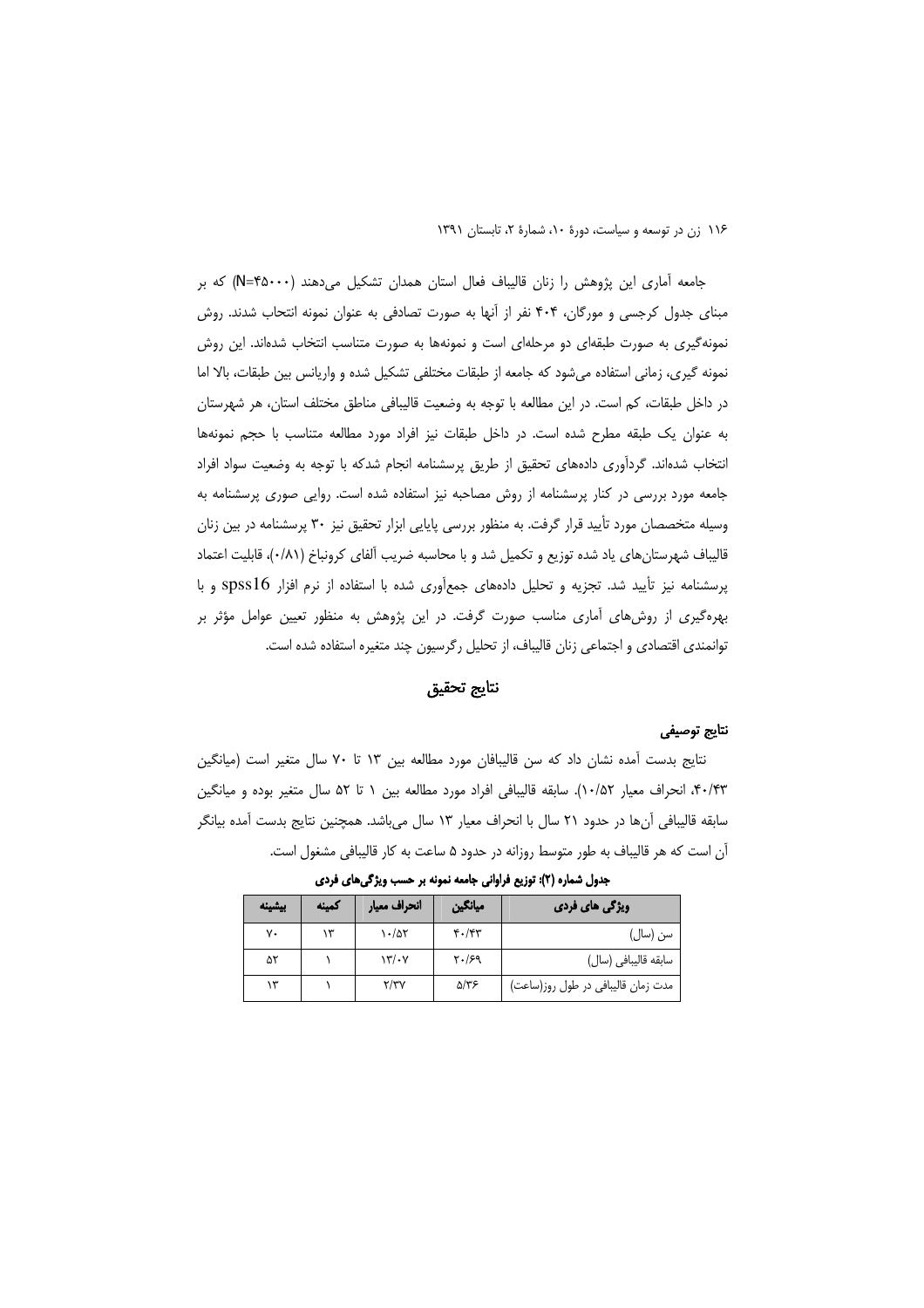نتايج بدست آمده نشان داد كه سطح تحصيلات اكثريت قاليبافان (٨٧/١ درصد) راهنمايي و پايين تر از راهنمایی است و تنها ۱۲/۹ درصد از افرد مورد مطالعه تحصیلات دبیرستانی و بالاتر دارند. در خصوص دارا بودن مدارک فنی و حرفهای قالیبافی نیز نتایج نشان داد ۵۳/۵ درصد از قالیبافان دارای مدرک فنی و حرفهای و ۴۶/۵ درصد از این افراد فاقد مدرک فنی و حرفهای هستند.

به منظور سنجش دانش تخصصی زنان قالیباف ١٠ سوال تخصصی در زمینه حرفه قالیبافی از افراد یرسیده شد. نتایج نشان داد که به لحاظ دانش تخصصی زنان قالیباف استان در وضعیت مناسبی قرار دارد. به طوری که سطح دانش تخصصی ۸۸/۳ درصد از افراد مورد مطالعه در حد متوسط به بالا است (جدول ۳).

| درصد تجمعي            | درصد     | فراواني            | دانش تخصصی          |
|-----------------------|----------|--------------------|---------------------|
| ۱۱/۳                  | ۱۱/۳     | ۴۴                 | $(\sim)$ ۰ – ۴/۸    |
| ۴۵/۱                  | ۳۳/۸     | ۱۳۱                | ۴/٩ - ۴/٩ (متوسط)   |
| $\lambda \Delta/\tau$ | 4.17     | ۱۵۶                | ۶/۶ — ۶/۶ (زیاد)    |
| ۱۰۰                   | $\gamma$ | ۵۷                 | ۸/۵ –۱۰ (خیلی زیاد) |
|                       | $\cdots$ | ۳۸۸                | جمع                 |
| بيشينه: ١٠            | كمىنە: • | انحراف معيار: ١/٧٨ | ميانگين: ۶/۵۸       |

جدول شماره (٣): توزيع فراواني جامعه نمونه برحسب سطح دانش تخصصي

در بررسی وضعیت درآمدی زنان از محل قالیبافی مشخص شد که درآمد حاصل از قالیبافی زنان بین ۱۰۰ تا ۹۲۵۰۰ هزار ریال در طول یک سال متغیر بوده و به طور میانگین هر کدام از قالیبافان در حدود ۴۳۲۰ هزار ریال در سال از محل قالیبافی درآمد کسب کردهاند. همچنین نتایج نشان میدهد که اکثریت زنان قالیباف استان (۴۵/۳ درصد) کمتر از ۲۵۰۰ هزار ریال در سال از محل قالیبافی درآمد داشته و تنها ۵ درصد درآمد بالای ۱۰۰۰۰ هزار ریال از این طریق درآمد کسب کردهاند (جدول ۴).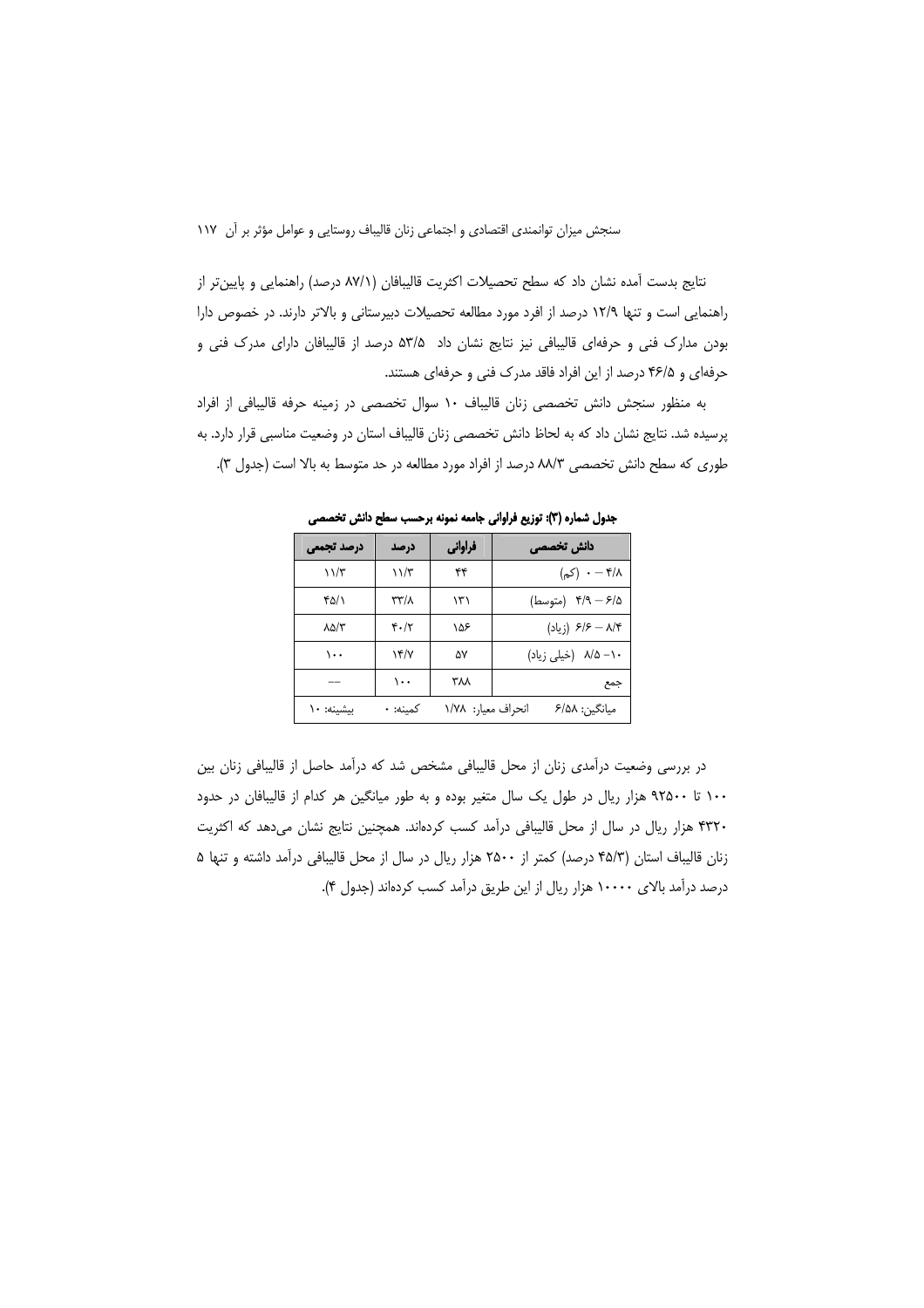| درصد تجمعي            | درصد                            | فراوانی | درآمد حاصل از قالیبافی                        |
|-----------------------|---------------------------------|---------|-----------------------------------------------|
| ۴۵/۳                  | ۴۵/۳                            | ۱۸۳     | کمتر از ۲۵۰۰ هزار ریال                        |
| Y5'.                  | $\mathbf{r} \cdot / \mathbf{v}$ | ۱۲۴     | $\Gamma\Delta\cdot 1-\Delta\cdot\cdot\cdot$   |
| $\lambda$ ۹/۱         | ۱۳/۱                            | ۵۳      | $\Delta \cdot \cdot \cdot$ - YQ $\cdot \cdot$ |
| 90/0                  | ۵/۹                             | ۲۴      | $V\Delta \cdot 1 - 1 \cdot \cdot \cdot \cdot$ |
| $\lambda \cdot \cdot$ | ۵                               | ٢٠      | بیشتر از ۱۰۰۱۰ هزار ریال                      |
|                       | ۱۰۰                             | ۴۰۴     | جمع                                           |
| بيشينه: ٩٢۵٠٠         | کمىنە: ۱۰۰                      |         | انحراف معيار: ٧٢۶٩<br>ميانگين: ۴۳۲۰           |

جدول شماره (۴): توزیع فراوانی جامعه نمونه برحسب درآمد حاصل از قالیبافی در طول یک سال (هزار ریال)

بررسی وضعیت تولیدی زنان قالیباف استان نیز بیانگر آن است که میزان تولید فرش دستباف قالیبافان در طول یک سال، بین ۰/۲ تا ۱۲ متر مربع متغیر و میانگین تولید فرش قالیبافان این گروه در طول یک سال ٣/٣٢ متر مربع با انحراف معيار ٢/١٩ متر مربع بوده است. اكثريت قاليبافان (٣٩/٧ درصد) نيز در طول يک سال كمتر از ٢ متر مربع توليد فرش داشتهاند (جدول ۵).

| درصد تجمعي           | درصد                      | فراواني | میزان فرش بافته شده                 |
|----------------------|---------------------------|---------|-------------------------------------|
| $Y^{\alpha}$         | $Y^{\alpha}$              | ۱۶۰     | کمتر از ۲ متر مربع                  |
| $Y^{\prime\prime}/Y$ | $\mathbf{r} \mathbf{r}$ . | ۱۳۷     | $Y - Y/1$                           |
| 9.0/0                | <b>٢١/٨</b>               | ᄊ       | $5 - f/1$                           |
| ۰۰۱                  | ۴/۴                       | ۱۸      | بیشتر از ۶/۱متر مربع                |
|                      | $\cdots$                  | 4.7     | جمع                                 |
| بيشينه: ١٢           | كمىنە: ۰/۲                |         | انحراف معيار: ٢/١٩<br>ميانگين: ٣/٣٢ |

جدول شماره (۵): توزیع فراوانی جامعه نمونه برحسب متراژ فرش تولیدی در طول یک سال

یکی از موارد مورد توجه در مطالعه حاضر، مطالعه میزان رضامندی قالیبافان از شغل خود بود. برای سنجش این متغیر از ١٢ گویه در قالب طیف لیکرت استفاده گردید. نتایج نشان داد میزان رضایت از شغل قاليبافي اكثريت قاليبافان (٣۶/٢ درصد) در حد متوسط، ۴/۵ درصد از آنها رضايت خيلي كم و ۱۸/۶ درصد در حد خیلی زیاد از شغل خود داشتهاند.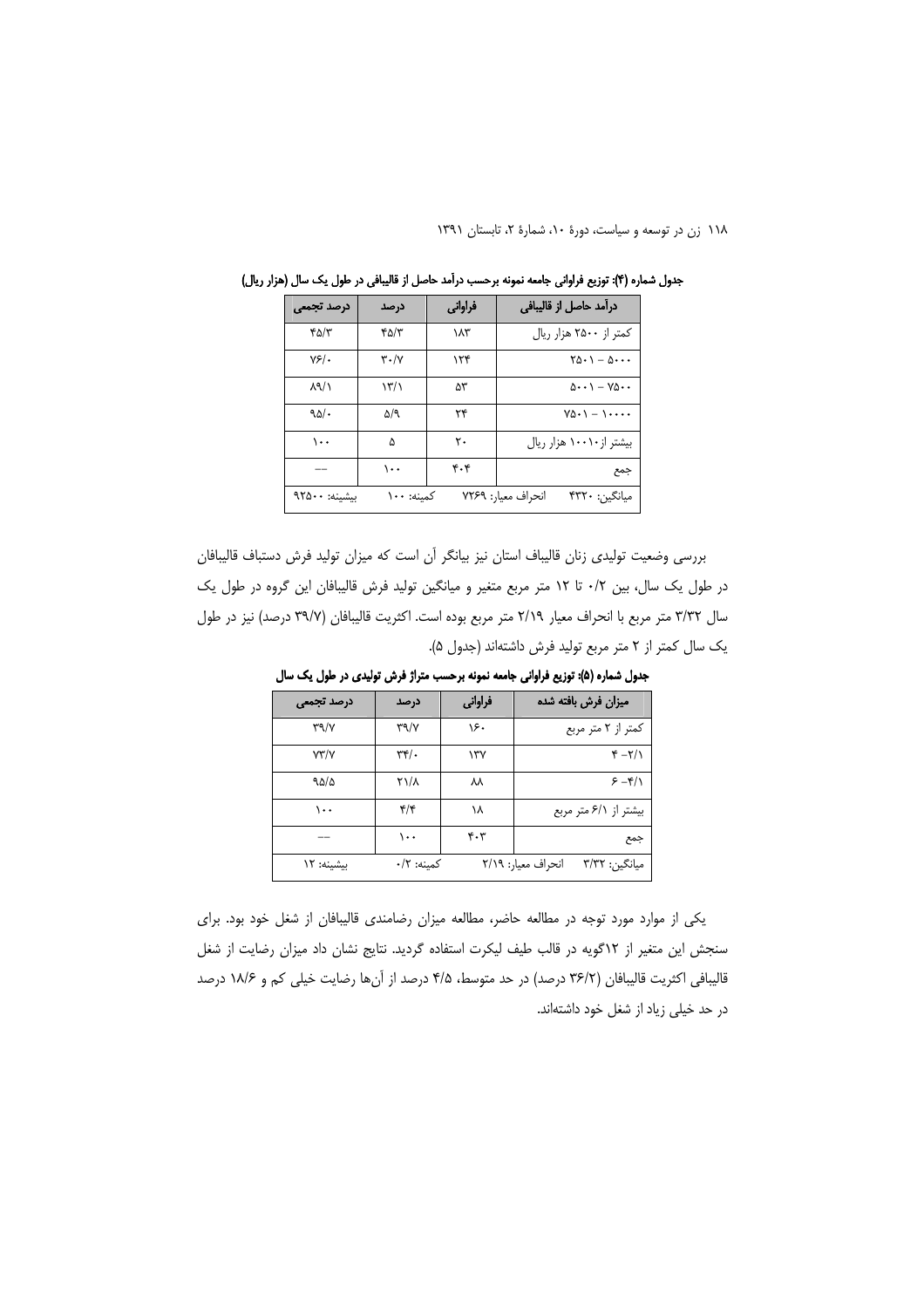شاخص توانمندی اقتصادی زنان قالیباف روستایی با سه مؤلفه درآمد حاصل از قالیبافی، میزان تولید فرش دستباف و دسترسی به وام و تسهیلات قالیبافی مورد مطالعه قرار گرفته است. با توجه به نتایج بدست آمده، مشخص شد که میزان توانمندی اقتصادی۶/۴ درصد از زنان قالیباف مورد مطالعه کم، ۵۴/۵ درصد متوسط، ٢٣/٨ درصد زياد و ١٥/٣ درصد خيلي زياد است (جدول ٤). به عبارتي مي توان گفت وضعيت توانمندی اقتصادی زنان قالیباف روستایی استان در سطح متوسط به بالا است.

شاخص توانمندی اجتماعی نیز با سه مؤلفه تعامل اجتماعی، مشارکت اجتماعی و آگاهی اجتماعی مورد مطالعه قرار گرفت. نتایج بدست آمده نشان داد که میزان توانمندی اجتماعی١٢درصد از زنان قالیباف مورد بررسی کم، ۴۴/۹ درصد متوسط، ۲۳/۶ درصد زیاد و ۱۹/۵ درصد خیلی زیاد است (جدول۶). به لحاظ توانمندی اجتماعی نیز وضعیت زنان قالیباف روستایی استان در سطح متوسط است. در مجموع با توجه به شاخصهای مورد بررسی جهت سنجش توانمندی اقتصادی و اجتماعی زنان قالیباف روستایی استان مشخص شد که میانگین توانمندی اجتماعی زنان بیشتر از میانگین توانمندی اقتصادی آنها است.

| درصد تجمعي               | در صد      | فراواني                  | سطح توانمندى اقتصادى             |
|--------------------------|------------|--------------------------|----------------------------------|
| $5/\mathcal{F}$          | ۶۴         | ۲۶                       | $(\Upsilon - \Upsilon / 9.5)$ کم |
| ۶۰/۹                     | ۵۴/۵       | ۲۲۰                      | متوسط (٥/١٢ه – ٢/٩۵)             |
| $\lambda$ ۴/V            | ۲۳/۸       | ۹۶                       | زیاد (۵/۱۳ — ۵/۱۳)               |
| ۰۰۱                      | ۱۵/۳       | ۶۲                       | خیلی زیاد (۱۲ – ۷/۴)             |
|                          | ۱۰۰        | ۴۰۴                      | جمع                              |
| $Max = \frac{1}{1}$      | $Min = r$  | $Mean = \Delta/\Upsilon$ | $Sd = \frac{1}{\lambda}$         |
| درصد تجمعى               | در صد      | فراوانی                  | سطح توانمندى اجتماعي             |
| $\frac{1}{\pi}$          | $\sqrt{7}$ | ۴۸                       | کم (۴/۹۴– ۳)                     |
| ۵۶/۹                     | ۴۴/۹       | ۱۷۹                      | متوسط (۲۸/۲۸ — ۴/۹۵)             |
| $\lambda \cdot / \Delta$ | ۳۳/۶       | ۹۴                       | زیاد (۷/۲۹– ۷/۲۹)                |
| ۰۰۱                      | ۱۹/۵       | ۷۸                       | خیلی زیاد (۱۲– ۹/۶۳)             |
|                          | ۱۰۰        | ۳۹۹                      | جمع                              |
| $Max = 11$               | $Min = r$  | $Mean = Y/Y$             | $Sd = \frac{1}{\pi}$             |

جدول شماره (۶): توزیع فراوانی زنان قالیباف براساس توانمندی اقتصادی و اجتماعی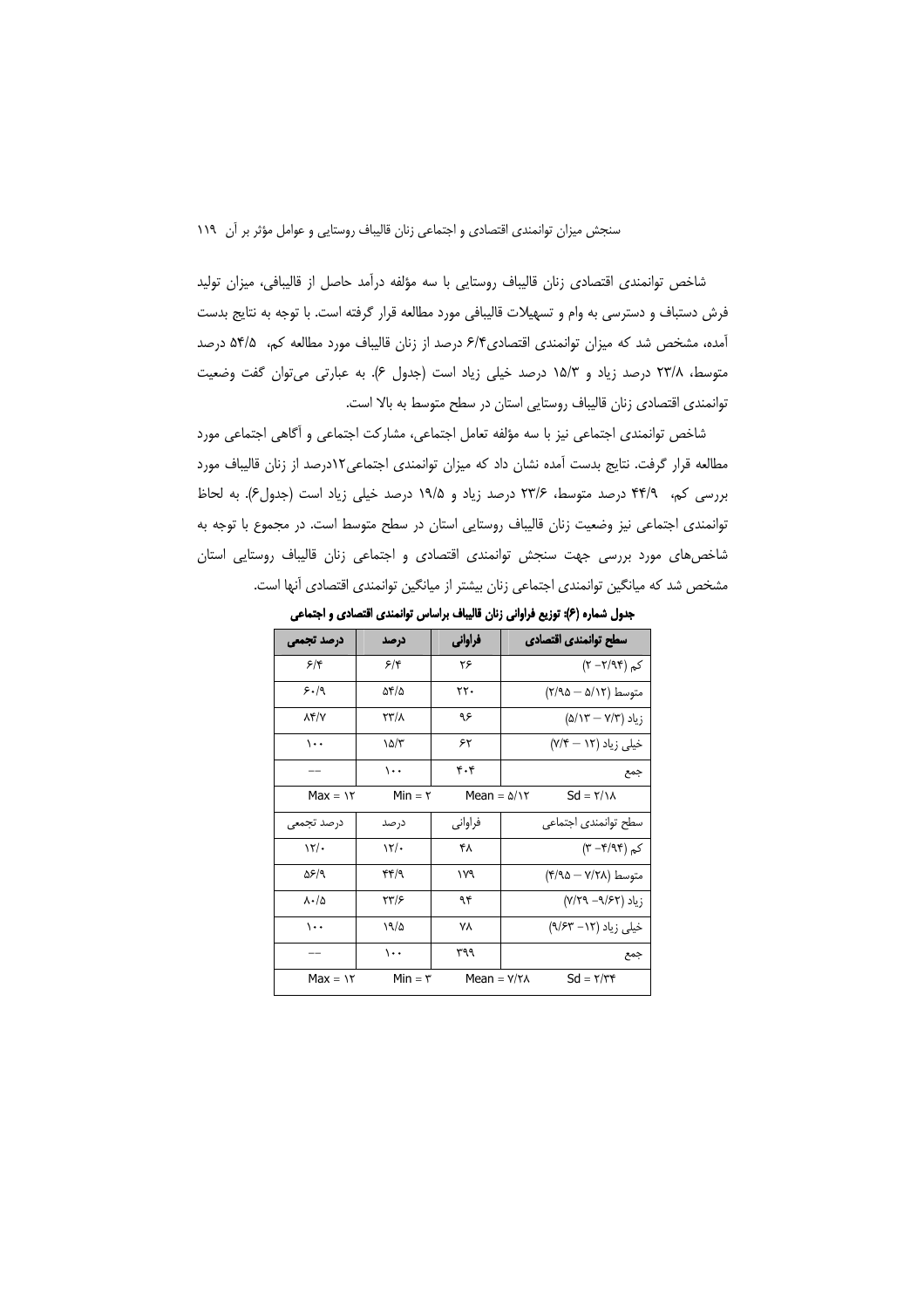١٢٠ زن در توسعه و سياست، دورة ١٠، شمارة ٢، تابستان ١٣٩١

## نتايج استنباطى

#### عوامل مؤثر بر توانمندى اقتصادى زنان قاليباف

به منظور اندازهگیری تأثیر جمعی متغیرهای مستقل بر توانمندی اقتصادی زنان قالیباف، از رگرسیون گام به گام استفاده شد که طبق نتایج بدست آمده معادله رگرسیون تا ۴ مرحله پیش رفت. در گام اول متغیر ابعاد فرش دستباف تولیدی، در گام دوم متغیر دسترسی به مواد اولیه و ابزار قالیبافی، درگام سوم متغیر سطح دانش تخصصی و در گام چهارم متغیر مدت زمان قالیبافی در طول روز وارد معادله شدند و چهار متغیر مذکور در مجموع در حدود ۴۲ درصد از تغییرات متغیر وابسته (توانمندی اقتصادی) را تبیین کردند.

| <b>Sig</b>               |                              | β                              | в                             | متغير مستقل                                |
|--------------------------|------------------------------|--------------------------------|-------------------------------|--------------------------------------------|
| $\cdot/\cdot\cdot$       | $\frac{17}{5}$ .             | ۰/۵۵۷                          | ۱۵۱۶                          | مساحت فرش دستباف توليد (X1)                |
| $\cdot/\cdot\cdot$       | $\mathsf{r}/\mathsf{A}$      | .791                           | $\cdot/\cdot$ ۳               | دسترسی به مواد اولیه و ابزار قالیبافی (X2) |
| $\cdot/\cdot \mathsf{r}$ | $Y/\cdot \Lambda$ ۶          | $\cdot/\cdot \lambda \Delta$   | $\cdot/\rangle \cdot \rangle$ | سطح دانش تخصصی (X3)                        |
| $\cdot/\cdot\tau$        | $Y/\cdot Y$                  | $\cdot/\cdot\Lambda\mathsf{r}$ | $\cdot/\cdot\mathrm{V}\Delta$ | مدت زمان قالیبافی در طول روز (X4)          |
| $\cdot$ /۴۸ $\cdot$      | $\cdot/\gamma \cdot \lambda$ |                                | $\cdot$ /۳۵۲                  | ضريب ثابت                                  |
|                          |                              | $R^2 = \cdot$ / $\gamma$       |                               | $R = -150$                                 |

جدول شماره (٧): نتايج حاصل از تحليل ركرسيون كام به كام توانمندى اقتصادى

پیرامون سهم هر یک از متغیرهای مستقل در تبیین متغیر وابسته میتوان چنین بیان کرد که با توجه به مقادیر بتا، متغیر مساحت فرش دستباف تولیدی نسبت به سایر متغیرها بیشترین سهم را در تبیین متغیر توانمندی اقتصادی داشته است. زیرا به ازاء یک واحد تغییر در انحراف معیار این متغیر، به اندازه ۵۵۷/•واحد تغییر در انحراف معیار توانمندی اقتصادی ایجاد میشود. همچنین متغیرهای دسترسی به مواد اولیه و ابزار قاليبافي (β=٠/۱۶۱)، سطح دانش تخصصي (β=۰/۰۸۵)، متغير مدت زمان قاليبافي در طول روز (β=-۰/۰۸۳) به ترتیب بیشترین تأثیر را بر توانمندی اقتصادی زنان قالیباف داشتهاند. معادله خط رگرسیون نیز به صورت زیر است:

 $Y = -(r\Delta r + \Delta r) \epsilon (x1) + \Delta r \epsilon (x2) + \Delta r \Delta (x3) + \Delta r \Delta (x4)$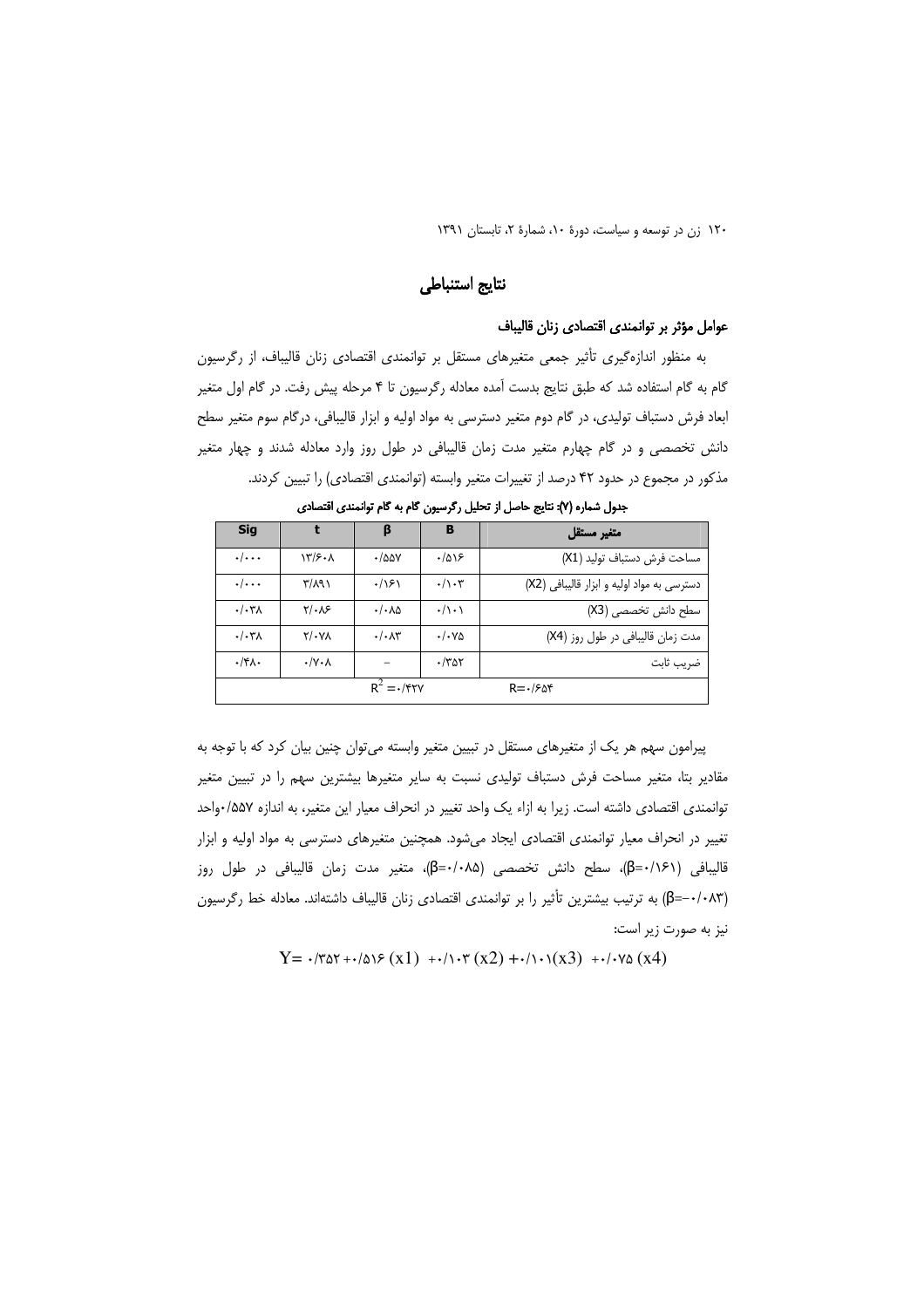

نمودار شماره (٢): عوامل مؤثر بر توانمندي اقتصادي زنان قاليباف روستايي

#### عوامل موثر بر توانمندی اجتماعی زنان قالیباف

در خصوص عوامل موثر بر توانمندی اجتماعی زنان قالیباف معادله رگرسیون تا ۴ مرحله پیش رفت. در گام اول متغیر رضایت از شغل قالیبافی، در گام دوم متغیر توانمندی اقتصادی، در گام سوم متغیر سطح دانش تخصصی و در گام چهارم متغیر سطح تحصیلات وارد معادله شدند و چهار متغیر مذکور در مجموع در حدود ۴۳ درصد از تغییرات متغیر وابسته (توانمندی اجتماعی) را تبیین کردند.

| <b>Sig</b>              |                         |       | B                      | متغير مستقل           |
|-------------------------|-------------------------|-------|------------------------|-----------------------|
| $\cdot/\cdot\cdot\cdot$ | 12/917                  | .7019 | ۱/۱۷۹                  | رضايت از شغل قاليبافي |
| $\cdot/\cdot\cdot\cdot$ | ۵/۷۳۳                   | ۰/۲۲۶ | $\cdot$ /۲۳۹           | توانمندى اقتصادى      |
| $\cdot/\cdot\cdot$      | ۳/۵۱۱                   | .414  | $\cdot/\gamma$         | سطح دانش تخصصى        |
| $\cdot/\cdot\cdot$      | $\mathbf{r}/\mathbf{r}$ | .1155 | $\cdot/\lambda\lambda$ | سطح تحصيلات           |
| $\cdot$ /٣٨٨            | ۰/۸۶۴                   |       | $\cdot$ /۳۹۴           | ضريب ثابت             |
| $R^2 = \frac{1}{\pi r}$ |                         |       |                        | $R = \frac{1}{2}$     |

جدول شماره (٨): نتايج حاصل از تحليل ركرسيون كام به كام توانمندى اجتماعى

پیرامون سهم هر یک از متغیرهای مستقل در تبیین متغیر وابسته می توان چنین بیان کرد که با توجه به مقادیر بتا، متغیر رضایت از شغل قالیبافی نسبت به سایر متغیرها بیشترین سهم را در تبیین متغیر وابسته توانمندی اجتماعی داشته است. زیرا به ازاء یک واحد تغییر در انحراف معیار این متغیر، به اندازه ۵۱۶/۰واحد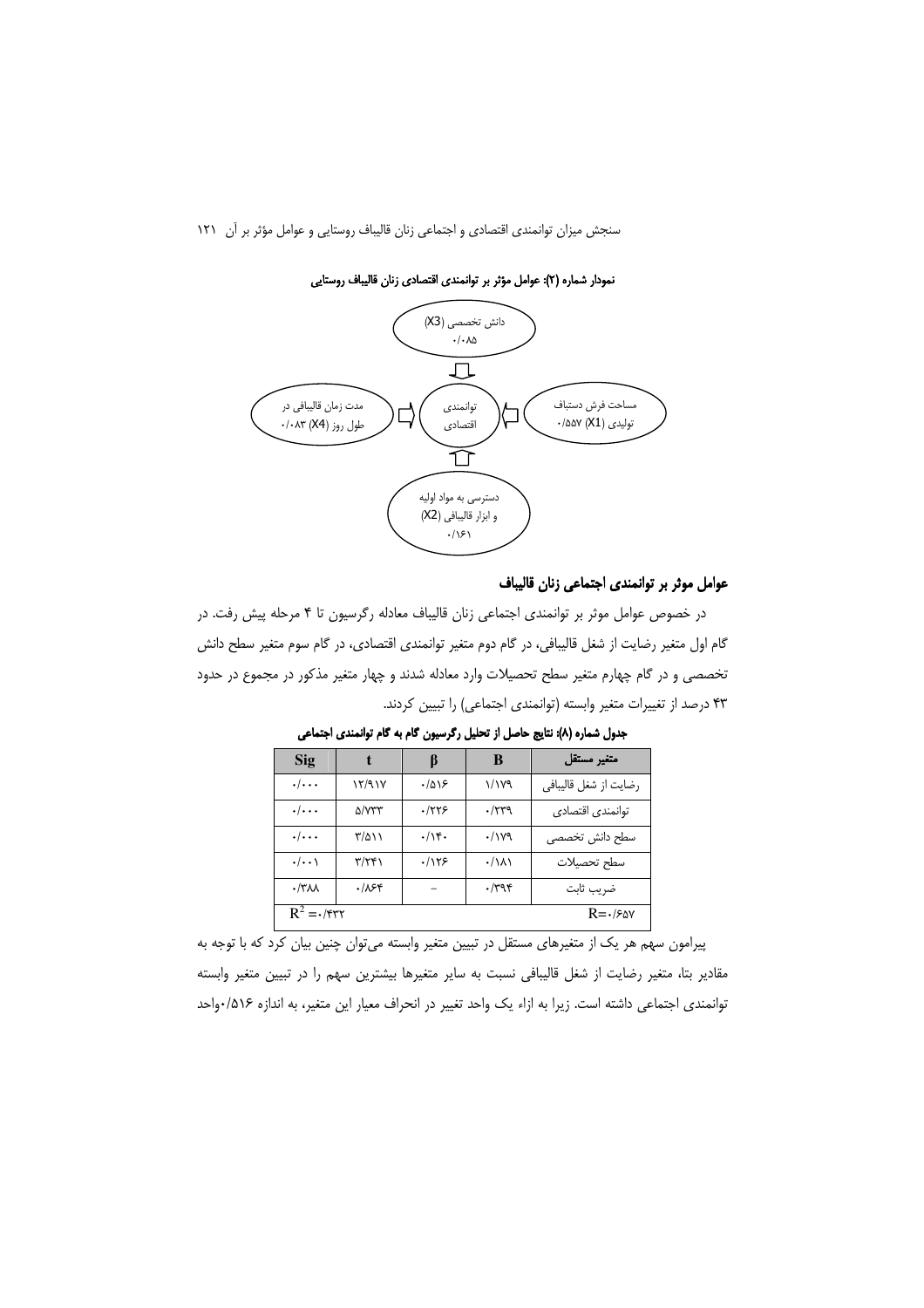١٢٢ زن در توسعه و سياست، دورة ١٠، شمارة ٢، تابستان ١٣٩١

تغيير در انحراف معيار متغير وابسته ايجاد مى شود. همچنين متغيرهاى توانمندى اقتصادى (١٢٢۶- ع))، سطح دانش تخصصی (β=۰/۱۴۰) و متغیر سطح تحصیلات (β=۰/۱۲۶) به ترتیب بیشترین تأثیر را بر توانمندی اجتماعی زنان قالیباف داشتهاند. معادله خط رگرسیون نیز به صورت زیر است:  $Y = -\frac{r}{3} + \frac{r}{3}$ 



نمودار شماره (٣): عوامل مؤثر بر توانمندی اجتماعی زنان قالیباف روستایی

نتیجهگیری و پیشنهادات

در این مطالعه میزان توانمندی اقتصادی و اجتماعی زنان قالیباف روستایی و عوامل مؤثر بر أن مورد بررسی قرار گرفتهاند. نتایج بدست آمده نشان دادکه توانمندی اکثریت زنان قالیباف روستایی استان همدان در حد متوسط می باشد. با این وجود سطح توانمندی زنان مورد مطالعه ارتباط مستقیمی با شدت فعالیت و سطح توليد آنها دارد. نتايج تحقيق شريفي و همكاران (١٣٨٩) نيز نشان مىدهد هر چقدر قاليبافان وقت بیشتری را صرف قالیبافی کنند، در عرصه اقتصادی توانمندی بیشتری کسب خواهند نمود. دسترسی به مواد اولیه و ابزار قالیبافی مناسب نیز یکی از متغیرهای مؤثر بر توانمندی اقتصادی زنان قالیباف روستایی استان است. قالیبافانی که به مواد اولیه با کیفیت دسترسی پایدار دارند، توانایی بیشتری در عرصههای اقتصادی و اجتماعی کسب نمودهاند. نتایج سایر محققان از جمله مرادی (۱۳۸۹) نیز بیانگر این مسأله است.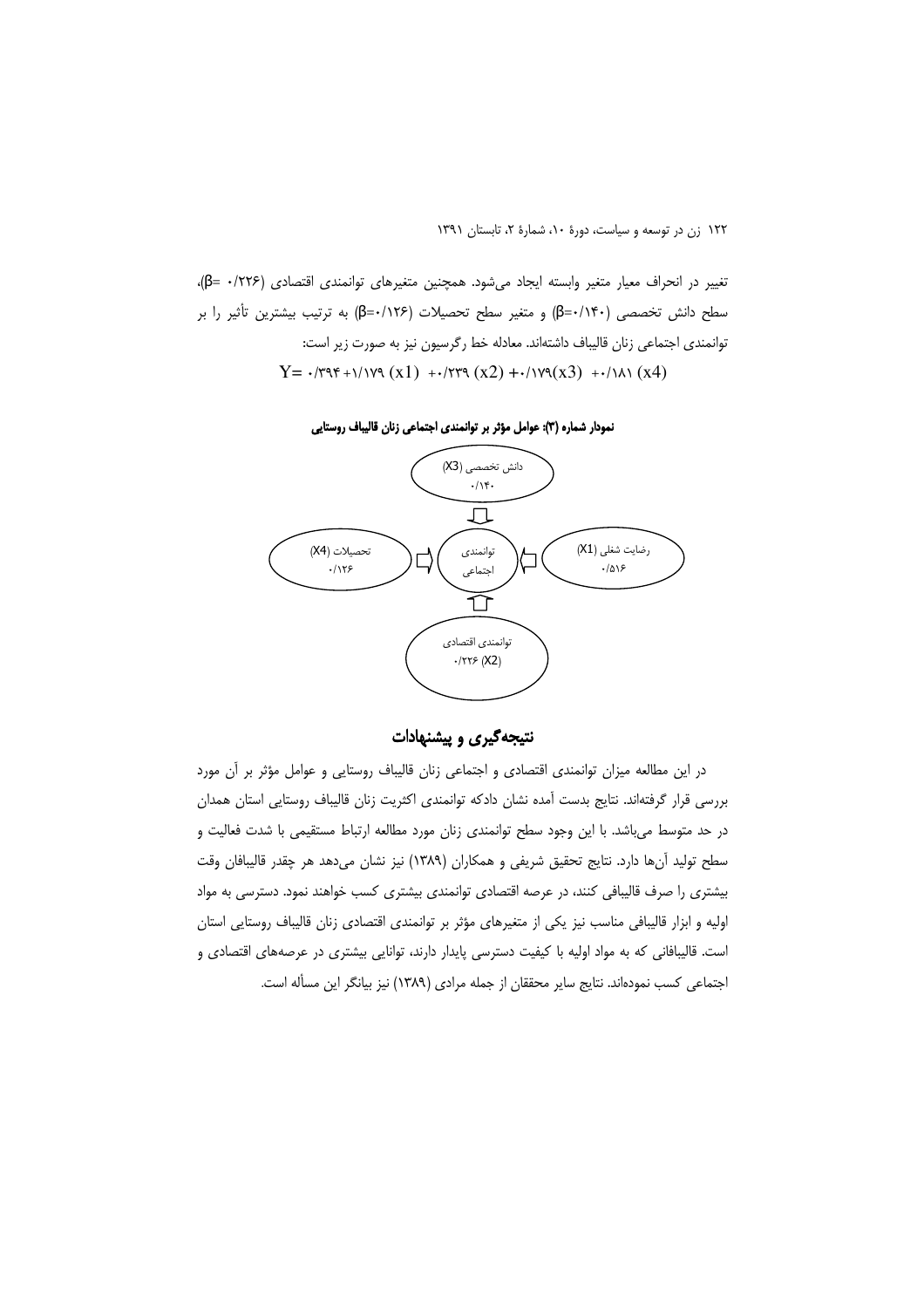براساس نتايج بدست آمده افزايش دانش تخصصي زنان روستايي در زمينه حرفه قاليبافي از ديگر عوامل موثر بر توانمندی اقتصادی آنها است. قالیبافی حرفهای است که نیاز به دانش و تجربه دارد و در صورتی که قالیبافان در کنار تجربه، دانش تخصصی خود را در زمینه قالیبافی افزایش دهند، قطعاً کیفیت فرش دستباف تولیدی آنها افزایش خواهد یافت که همین موضوع سبب میشود که فرش تولیدی آنها دارای قیمت بالاتر و تعداد متقاضیان بیشتری باشد. نتایج پژوهش شکوری و همکاران (۱۳۸۶) نیز مؤید این نکته است. در کنار آموزش های حرفهای و غیر رسمی، اساساً تحصیلات زنان قالیباف، نقش مؤثری در توانمندی اجتماعی آن ها دارد. نتیجه بدست آمده با نتایج مطالعه ساعی ارسی و ولی پور (۱۳۸۸) مبنی بر نقش مثبت تحصیلات در توانمندی زنان، همخوانی دارد. لذا، تشریح اهمیت تحصیلات دختران در بین خانوادههای روستایی و همچنین توسعه نهضت سوادآموزی در مناطق روستایی، در بهبود وضعیت اجتماعی آنها مؤثر خواهد بود.

با توجه به نتایج تحقیق لازم است مسوولین امر توجه بیشتری به صنعت فرش دستباف و شاغلان در این صنعت به ویژه زنان قالیباف روستایی داشته باشند و با فراهم کردن عوامل زمینه ساز توانمندی اقتصای و اجتماعی آنها، سبب بهبود وضعیت آنها شوند. در پایان پیشنهاد می شود:

برنامهها و طرحهایی در جهت تقویت دوباره صنعت فرش دستباف صورت گیرد تا از این طریق شاهد رونق دوباره این صنعت در کشور و توانمندی شاغلان این صنعت به ویژه زنان قالیباف روستایی کشور باشيم.

نتایج تحقیق نشان داد، تولید فرشهایی با مساحت بیشتر در مقایسه با فرشهای کوچک منافع اقتصادی بیشتری به دنبال خواهد داشت. از آنجا که در استان همدان عمدتاً فرش دستباف ذرع نیم بافته میشود که ابعادی در حدود ۱×۱×۱ متر دارد، توصیه میشود قالیبافان استان، فرشهای با ابعاد بزرگتر مثل فرشهای ۶ متری و ۱۲ متری ببافند .

پیشنهاد میشود اتحادیههای قالیبافان استان و تعاونیهای فرش دستباف روستایی، که قالیبافان عمدتاً مواد اولیه مورد نیاز خود را از طریق اَنها تأمین میکنند، مواد اولیه و ابزار قالیبافی با کیفیت را در اختیار قالیبافان قرار دهند. چرا که مواد اولیه مناسب یکی از فاکتورهای موثر بر کیفیت فرش بافته شده است که همين عامل، باعث افزايش قيمت فرش توليدى مىشود.

نتايج مطالعات مختلف حاكي است بين خدمات آموزشي دريافت شده و توانمندي كلي زنان رابطه معنیدار و مثبت وجود دارد. بنابراین توصیه میشود که سازمانهای مرتبط با قالیبافی دورههای آموزشی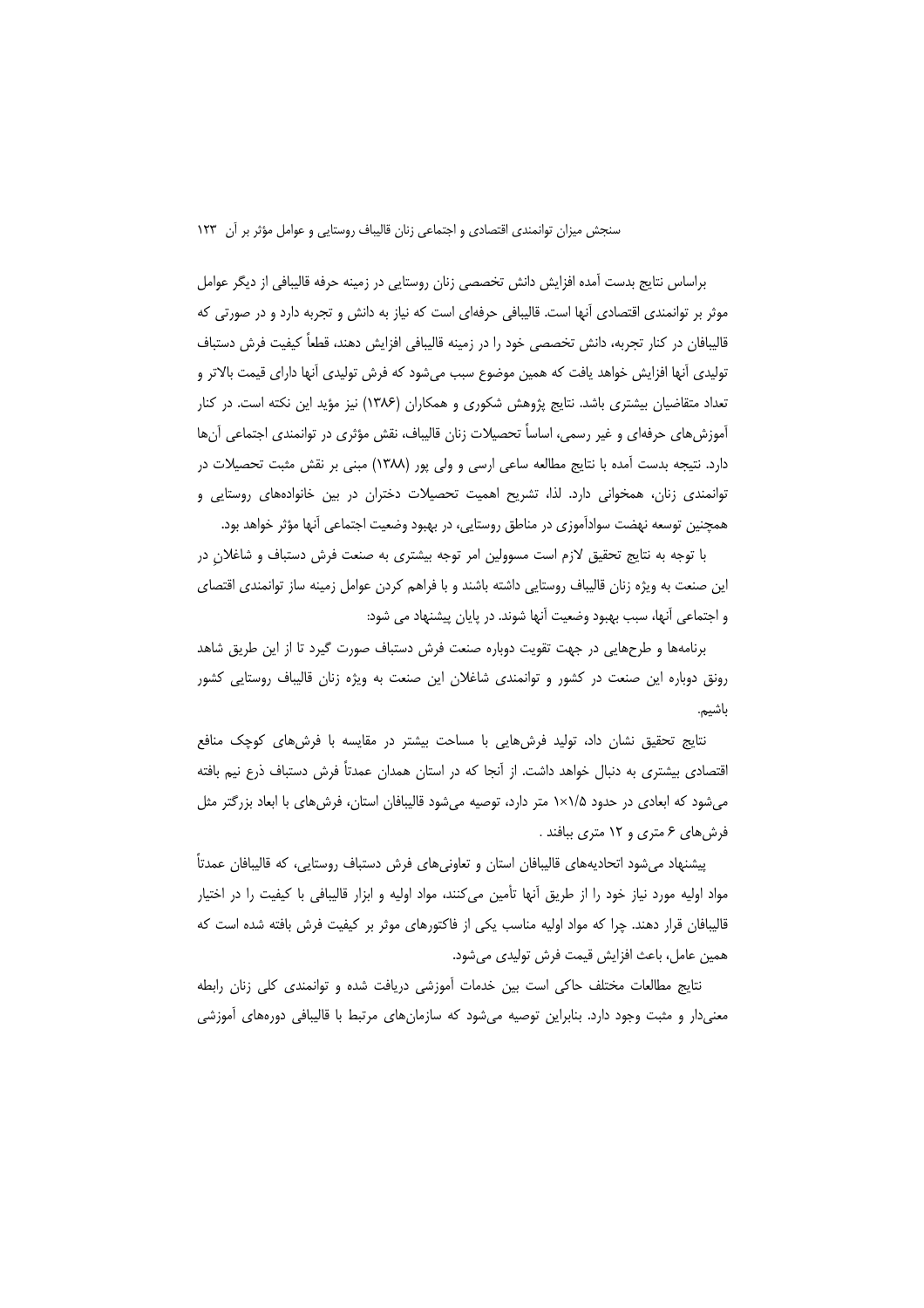متناسب با نیاز قالیبافان را برگزار کنند. همچنین نتایج تحقیق نشان داد هر چه زنان روستایی از توانمندی اقتصادی بالاتری برخوردار باشند، جایگاه اجتماعی مناسبتری خواهند داشت. بنابراین پیشنهاد میشود که با فراهم کردن عواملی که زمینهساز توانمندی اقتصادی زنان قالیباف روستایی است، زمینه افزایش توانمندی اجتماعی این قشر از جامعه نیز فراهم شود. با توجه به نتایج بدست آمده افزایش دانش تخصصی زنان قالیباف علاوه بر این که در توانمندی اقتصادی آنها مؤثر است، در بهبود توانمندی اجتماعی آنها نیز مؤثر است. بنابراین برگزاری دورههای آموزشی فنی و حرفهای قالیبافی به منظور افزایش دانش تخصصی قالیبافان استان به ویژه زنان قالیباف روستایی که دسترسی محدودتری به دورههای آموزشی برگزار شده در شهر دارند، توسط تعاونیهای فرش دستباف روستایی در روستاهای استان میتواند به افزایش دانش حرفهای زنان قالیباف یاری رساند.

در نهایت رشد و توسعه مشاغل کوچک در گرو حمایت دولت از این حرفههاست. در این خصوص قالیبافی جایگاه ویژهای دارد، ییشنهاد میشود با تشکیل یک کارگروه تخصصی با حضور تولیدکنندگان، کارشناسان و صاحب نظران راهکارهای جهت برون رفت از مشکلات این صنعت و توانمندی شاغلان این صنعت به ویژه زنان قالیباف روستایی بررسی گردد.

#### منابع

**خلوتی، ملیحه** (۱۳۸۸) بررسی میزان توانمندی زنان خان هدار و عوامل مؤثر بر آن در شهر شیراز ۱۳۸۶، فصلنامه ی پژوهش احتماعی، ۲(۴): ۱۵۳-۱۵۳.

**رحیمیان، اشرف** (۱۳۸۶) طراحی مدلی برای توانمندسازی شهروندان، پایاننامه کارشناسی ارشد، دانشگاه تهران.

**ساعی ارسی، ایرج و ولی پور، شهربانو** (۱۳۸۸) شناسایی عوامل موثر بر توانمندسازی زنان جهت مشارکت درتوسعه اجتماعی (مطالعه موردی استان لرستان)، علوم رفتاری، ١ (٢): ٠١-۶٧.

**سروش مهر، هما؛ رفیعی، حامد؛ کلانتری، خلیل شعبانعلی فعی، حسین** (۱۳۸۹) بررسی پایگاه اقتصادی <sub>–</sub> اجتماعی زنان روستایی و عوامل مؤثر بر بهبود آن (مطالعه موردي: شهرستان همدان)، پژوهشهاى روستايى، ١ (١).

شادى طلب، ژاله و گرايى نژاد، عليرضا (١٣٨٣) فقر زنان سرپرست خانوار، پژوهش زنان، ٢ (١):۶٩-۴٩.

**شکوری، علی؛ رفعت جاه، مریم و جعفری بهتاش، معصومه** (۱۳۸۶) مؤلفه های توانمندی زنان و تبیین عوامل مؤثر بر آن ها، پژوهش زنان، ۵(۱).

**صدیقی، حسن** (۱۳۸۰) بررسی عوامل تأثیرگذار بر نگرش کشاورزی نسبت به توسعه کشت کلزا در استان مرکزی، فصلنامه اقتصاد کشاورزی و توسعه، ۹ (۳۵)، صص ۱۶۰-۱۳۹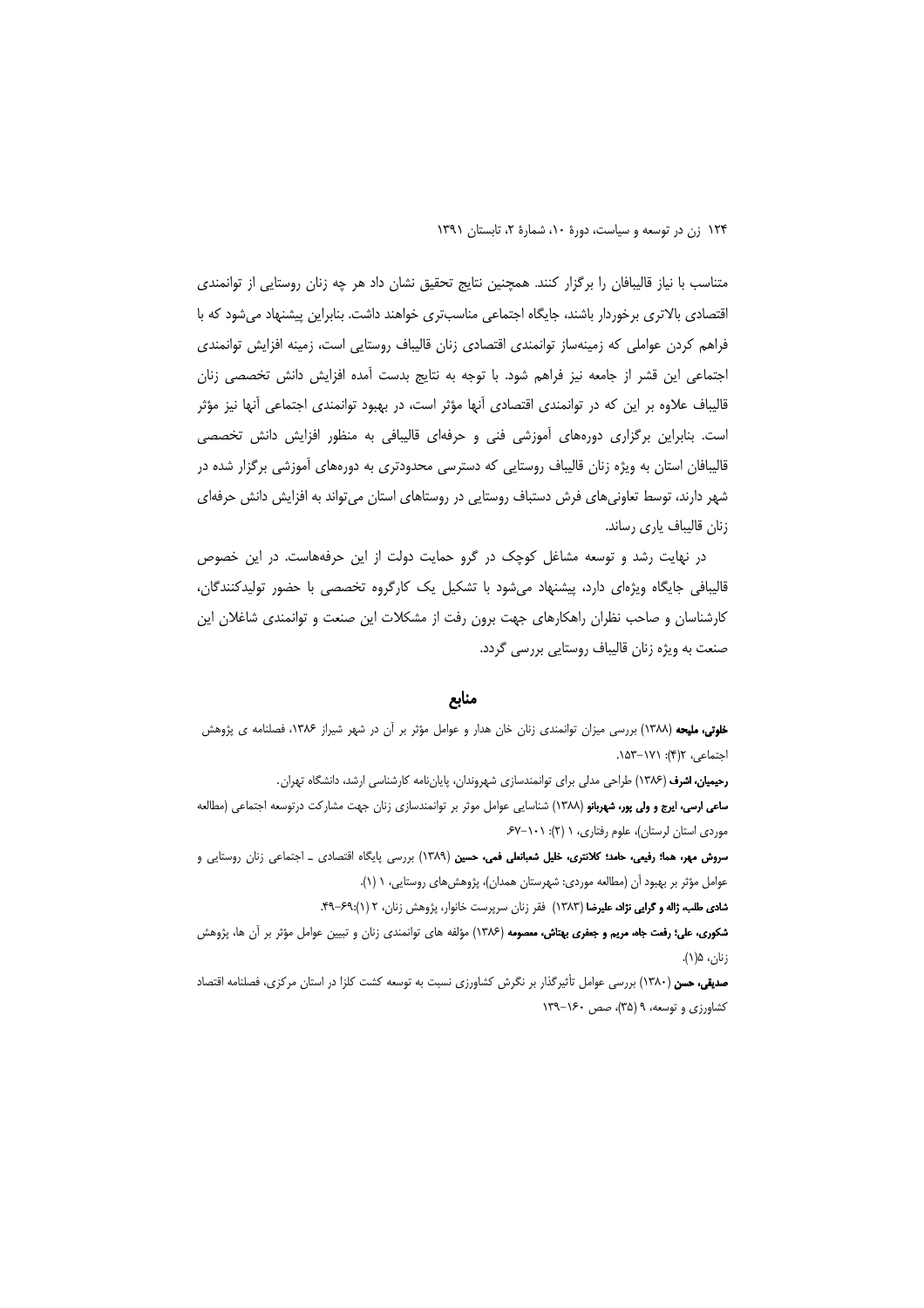علی بیگی، امیر حسین؛ زرافشانی، کیومرث و اولائی، سعیده (۱۳۸۶) تحلیل جنسیتی فعالیت های کشاورزی در روستاهای شهرستان کرمانشاه: توصیه هایی برای عاملان توسعه روستایی، مطالعات زنان، ۱۵(۲).

فرجی سبکبار، حسنعلی؛ خاکی، افشین و نعمتی، مرتضی (۱۳۸۸) ارزیابی نقش ICT در توانمندسازی زنان روستایی مطالعه موردی: روستای قرن آباد. نشریه انجمن جغرافیای ایران، ۷(۲۲): ۱۵۹–۱۵۹.

**کتابی، محمود؛ یزدخواستی، بهجت و فرخی راستایی، زهرا** (۱۳۸۲) توانمندسازی زنان برای مشارکت در توسعه، پژوهش زنان، دوره ۰، سال ٣، شماره ٧.

کلانتری، خلیل، شعبانعلی فمی، حسین و سروش مهر، هما (۱۳۸۹) بررسی عوامل تسهیل کننده و بازدارننده توانمندسازی اقتصادی زنان روستایی (مطالعه موردی شهرستان همدان). توسعه روستایی، ۱ (۲): ۱۰۷–۱۰۷.

مرادی، محمد (۱۳۸۹) بررسی اثرات برنامه های اتحادیه فرشبافان شهرستان جوانرود بر توانمندسازی زنان روستایی: مطالعه موردی زنان قالیباف روستاهای: صفی آباد، بیاشوش و زلان، پایان نامه کارشناسی ارشد، رشته توسعه روستایی، دانشکده علوم اجتماعي،دانشگاه تهران.

.<br>**محمدی، فریبرز (۱**۳۸۷) عوامل اقتصادی، اجتماعی و جمعیتی مؤثر بر توانمندی زنان سرپرست خانوار تحت پوشش بهزیستی استان کرمانشاه سال ۱۳۸۶، پایان نامه کارشناسی ارشد.

نوری، سید هدایت اله و علی محمدی، نرگس (۱۳۸۸) تحلیلی بر فعالیتهای اقتصادی زنان روستایی (مطالعه موردی: منطقه براآن-شهرستان اصفهان)، مجله جغرافیا و برنامهریزی محیطی، ۲۶(۲): ۸۲–۸۷

**هاشم ، مریم (۱**۳۷۴) نقش اقتصادی اجتماعی زنان روستایی قالیباف. فصلنامه مرکز مطالعات برنامه ریزی اقتصاد کشاورزی، ویژه نامه زنان در کشاورزی، سال سوم.

Chant, S. (1997) Women-headed households: Poorest of the Poor? Perspectives from Mexico, Costa Rica and the Philippines. IDS Bulletin28.

**Chant, S.** (2003) New contributions to the analysis of poverty: methodological and conceptual challenges to understanding poverty from a gender perspective. Santiago: CEPAL U.N., Women and Development Unit.

Jackson, M.A. (2010) Empowering Women of Nepal: An Experience of Empowerment in the Land of the Himalaya. M.A Thesis, Prescott College in Adventure Education.

Kabeer, N. (2000) Resources, Agency, and Achievements: Reflection on the Measurement of Women's Empowerment. Uppsala University, Sweden in cooperation whit Sida.

Liepins, R., Schick, R., (1998) Gender and Education: Towards Framework for a Critical Analysis of Agricultural Training, Sociologia Ruralis 38, pp. 286-302.

Malhotra, A. & Ruth, S. and Boender, C. (2002) Measuring Women's Empowerment as a Variable in International Development. Background paper prepared for the World Bank Workshop on Poverty and Gender: New Perspectives